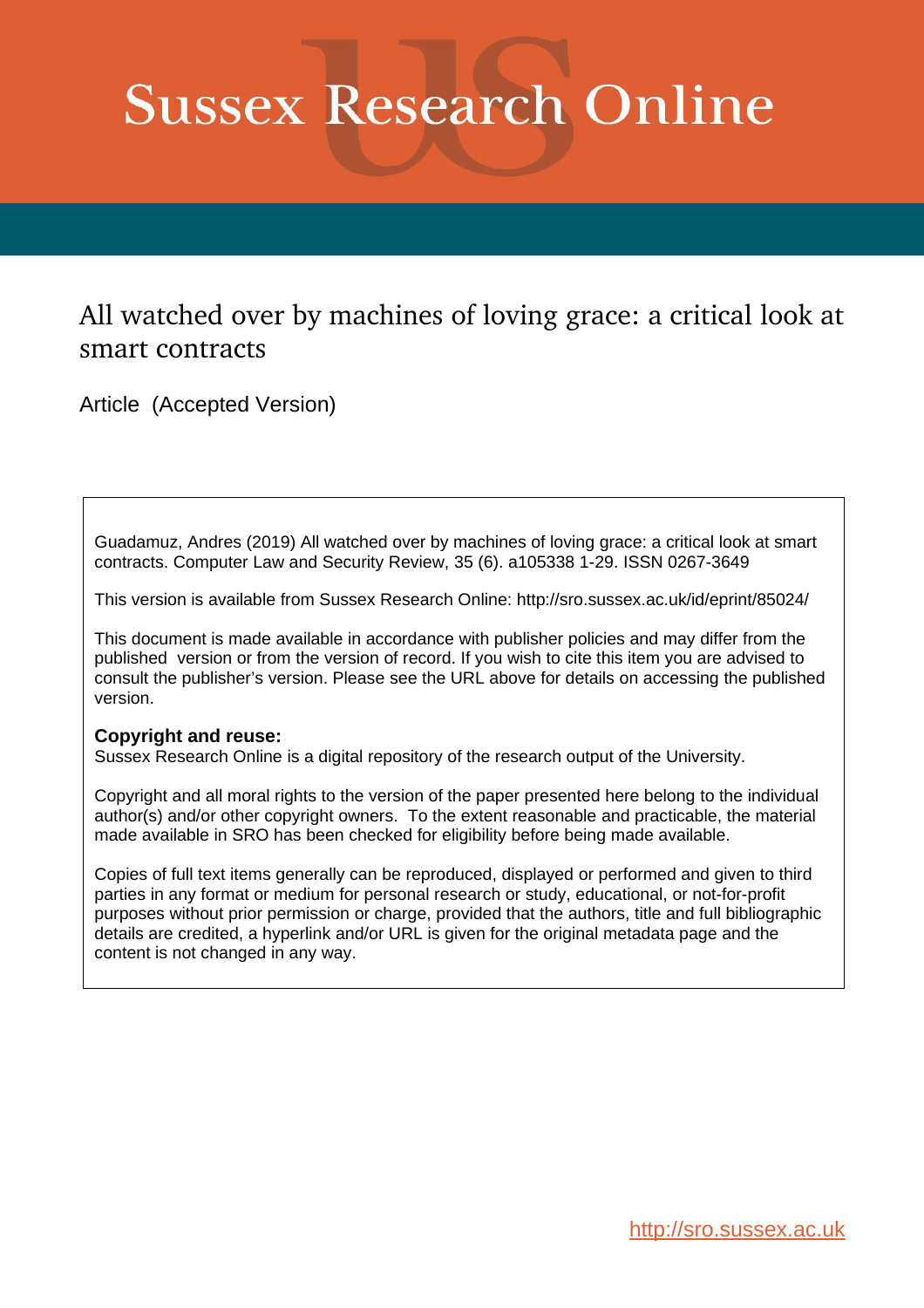### All Watched Over by Machines of Loving Grace: A Critical Look at Smart **Contracts**

#### *Dr Andres Guadamuz\**

#### Abstract

Smart contracts are coded parameters written into an immutable distributed ledger called a blockchain. There has been increasing legal interest in the application of these self-executing programs to conduct transactions. Most of the scholarly and practical analysis so far has been taken the claims of this technology being akin to a contract at face value, with legal analysis of contract formation, performance, and enforcement at the forefront of the debate. This article discusses that while smart contracts may pose some interesting legal questions, most of these are irrelevant, and smart contracts should be understood almost strictly from a technical perspective, and that any legal response is entirely dependent on the technical capabilities of the smart contract. The article proposes that smart contracts are not contracts for all practical purposes.

#### 1. Introduction

 $\overline{\phantom{a}}$ 

During the 2018 FIFA World Cup in Russia, viewers in various countries were treated to a series of adverts during the half time break describing a fictional future powered by the "blockchain solution". The commercial<sup>1</sup> depicts a family home were all the appliances and devices "come alive" after the inhabitants leave the house, and these devices talk amongst each other about spending an exact amount of energy to complete their functions, and this amount is paid directly to the utility service provider through automated transactions.

This future envisions a network of connected Internet of Things (IoT) devices that are constantly performing transactions through smart contracts. These are coded parameters written into an immutable distributed ledger called a blockchain.<sup>2</sup> The idea behind smart contracts is to have seamless machine-to-machine (M2M) transactions that will remove the need for human interaction, or could be entered by humans to automatically enforce existing obligations. A smart contract advocate explains a potential future use:

*"I could agree to a smart contract with a local library stating that if I do not return a book by a certain date (and the library scans a book as it is returned), the cost of the book will automatically be sent from my Bitcoin wallet to the library. In contrast, under a traditional contract, the library would send me a bill, which I could choose to not pay—in violation of the* 

<sup>\*</sup> Senior Lecturer in Intellectual Property Law at the University of Sussex.

<sup>1</sup> [https://www.youtube.com/watch?v=fBYwWiGa2Do.](https://www.youtube.com/watch?v=fBYwWiGa2Do)

<sup>2</sup> For more about the blockchain, see: Guadamuz A and Marsden C, 'Blockchains and Bitcoin: Regulatory responses to cryptocurrencies' (2015) 20 *First Monday* [http://dx.doi.org/10.5210/fm.v20i12.6198.](http://dx.doi.org/10.5210/fm.v20i12.6198)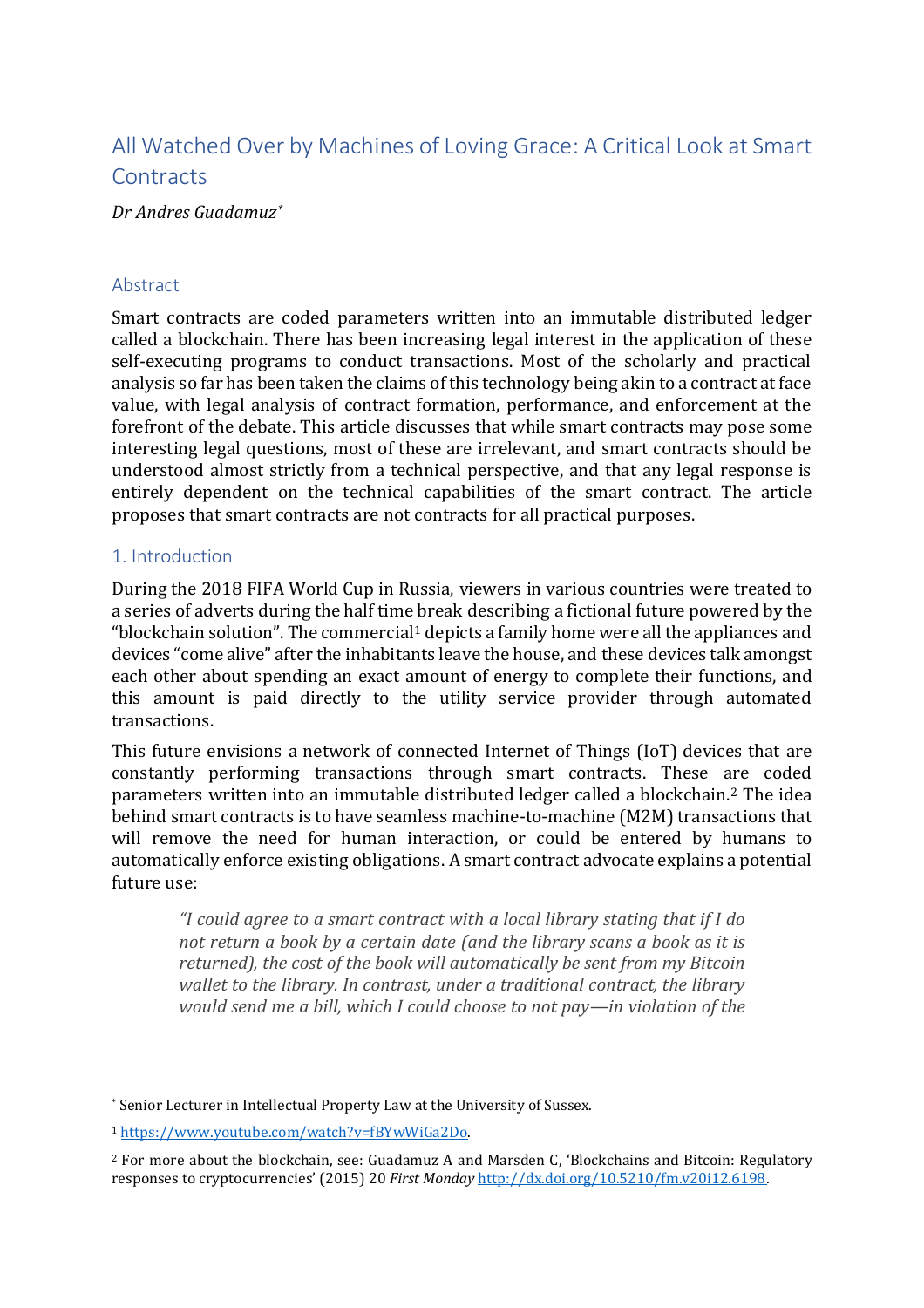*contract. In the extreme case, the library would resort to legal means to force me to pay." 3*

The future is already becoming a reality. In 2016 a couple translated their pre-nuptial agreement into an executable smart contract and uploaded it to the blockchain for it to be enforced automatically.<sup>4</sup> Thousands of people around the globe are using an implementation of smart contracts to play an online game called Cryptokitties.<sup>5</sup> French insurance company AXA is testing an automated flight compensation app that uses smart contracts.<sup>6</sup> There are proposals to include smart contracts in everything from taxes<sup>7</sup> to real estate.<sup>8</sup>

There has already been some interest from legal scholars and practitioners about the implications of smart contracts, particularly about their validity under existing contract law. While the existing literature has been doing an excellent job of tackling a few questions about cryptographic agreements, there appears to be a gap in the way we are looking at the phenomenon. This is because the majority of existing legal literature on the subject has been dealing with smart contracts at face value, namely treating them from a strictly contractual analysis, and therefore dealing with contractual issues such as validity and enforceability. While smart contracts may pose some interesting legal questions, it will be the contention of this article that most of these are irrelevant, at least from a contract law perspective, and smart contracts should be understood strictly from a technical perspective, and that any legal response is entirely dependent on the technical capabilities of the smart contract. While there could be legal issues, these are not as evident as one could envisage.

The article is divided in two parts. The first will describe the history, definition, and uses of smart contracts. While the phenomenon is starting to become more widespread and such a descriptive exercise may appear superfluous, there is considerable disparity in the understanding and application of the underlying technical solutions, and this results in often competing and contradictory definitions used. Blockchain technology in general, and smart contracts specifically, have been the subject of grandiose claims and considerable hype in recent years, so a meticulous look at the definitions and background is warranted, and this will hopefully prove useful even for those who are very familiar with the technology.

The second part of the article will try to look at smart contracts from a critical perspective. Having explored the definitions, it will be the objective of this article to make clear that thinking of smart contracts using traditional legal analysis is not only misguided, it may not be even possible. The very unique characteristic of the blockchain technology that supports many of these types of agreements make some legal questions

 $\overline{\phantom{a}}$ 

<sup>8</sup> [https://propy.com/.](https://propy.com/)

<sup>3</sup> Gulker M, 'Are Smart Contracts the Future of Fraud Prevention?' (2017) *American Institute for Economic Research* [https://www.aier.org/article/are-smart-contracts-future-fraud-prevention.](https://www.aier.org/article/are-smart-contracts-future-fraud-prevention)

<sup>4</sup> Del Castillo M, 'Prenup Built in Ethereum Smart Contract Rethinks Marriage Obligations' (2016) *Coindesk* [https://www.coindesk.com/prenup-ethereum-marriage-obligations/.](https://www.coindesk.com/prenup-ethereum-marriage-obligations/)

<sup>5</sup> [https://www.cryptokitties.co/.](https://www.cryptokitties.co/)

<sup>6</sup> [https://fizzy.axa/en-gb/.](https://fizzy.axa/en-gb/)

<sup>7</sup> Rikken O, 'Blockchain Real Time Tax' (2017) *LinkedIn*, [https://www.linkedin.com/pulse/blockchain-real](https://www.linkedin.com/pulse/blockchain-real-time-tax-olivier-rikken/)[time-tax-olivier-rikken/.](https://www.linkedin.com/pulse/blockchain-real-time-tax-olivier-rikken/)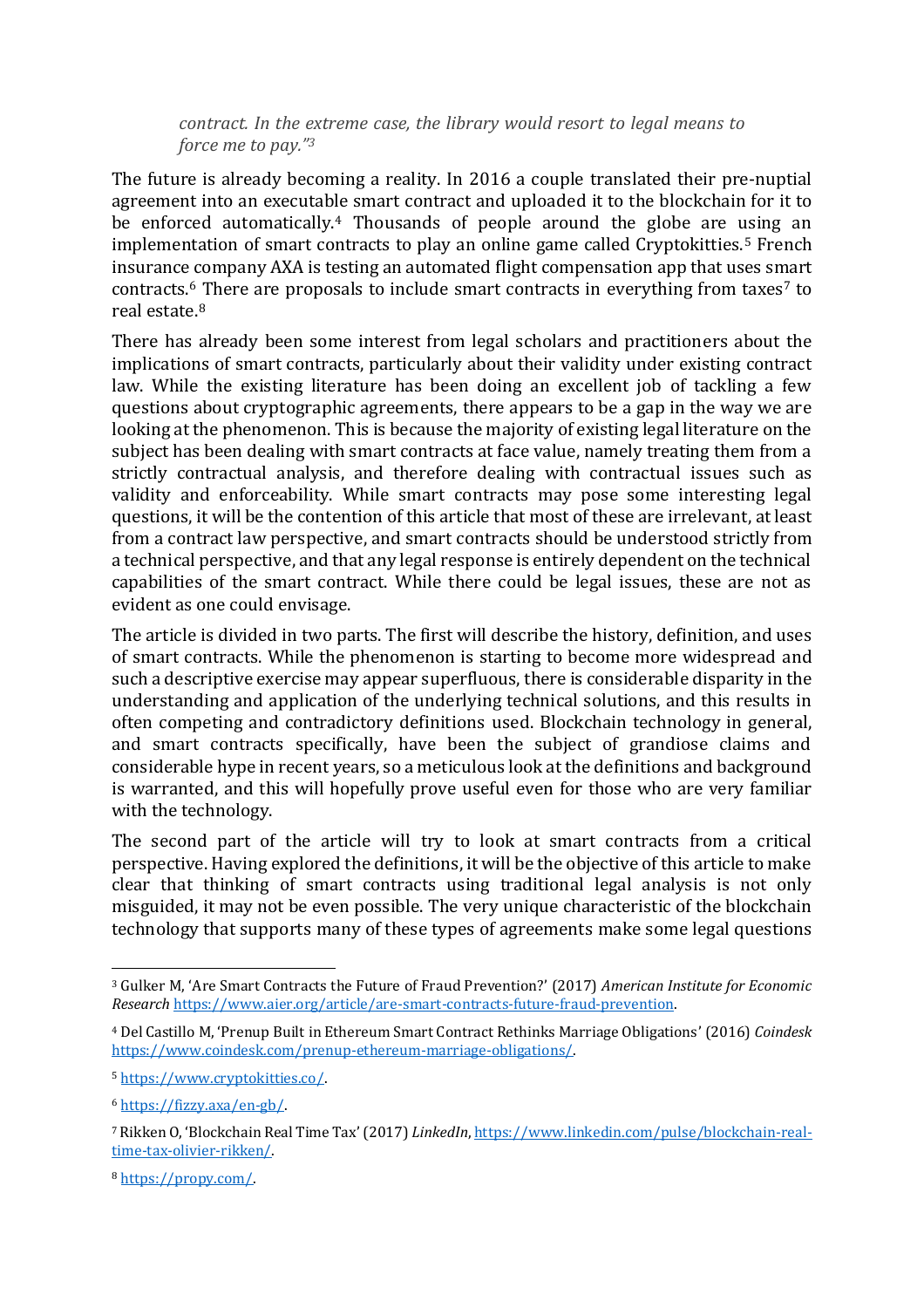irrelevant, as the contracts are often in the hands of actors that may be immune to legal scrutiny and enforcement. In the end, smart contracts are by nature designed to disrupt the legal profession, and also intend to bypass regulatory and judicial oversight, and if they work as intended, questions such as validity, contract formation, breach, error and even fraud may be moot. The article ends with the claim that for all practical purposes smart contracts are not contracts, and should mostly be considered as self-executing programs designed to automate operations between users.

#### 2. Introducing smart contracts

#### 2.1 Background

 $\overline{\phantom{a}}$ 

Can computers contract with one another? Can legal norms be transposed into computer code? The answer to these questions has been the subject of legal scrutiny for decades. The clue of the answer to the first question lies not only on issues of agency, legitimacy and contract formation, but the key is on the second question. The issue of translating norms into code, and the analysis of legal systems and autonomous artificial agents has been a well-discussed area of legal scholarship.<sup>9</sup> It is not the place of this paper to discuss this area in detail, but suffice it to say that through theoretical and practical research, it has been recognised that it would be possible to codify some legal expressions into machine-readable format.<sup>10</sup>

It is also important to point out that exaggerated claims about the capabilities of artificial intelligence and expert systems are also not new, and at some point, it was proposed that legal practitioners and judges would be using "law machines" to give advice and make decisions in areas they were unfamiliar with.<sup>11</sup>

Smart contracts can therefore be seen as a subset of the discussion on artificial intelligence and the law. At the very basic level, when we talk about smart contracts, we are dealing with the concept of autonomous systems designed to conduct transactions without human intervention, and even the humble vending machine could fall under the category of smart contracts.<sup>12</sup> With increases in computing power, it became clear that it would be economically advantageous to program computers to interface with one another in ways that traditionally would require two people to agree with. Some of these automated transactions could be contractual in nature.

The early discussion of autonomous contracts consisted of a framework for electronic contractual interaction with autonomous agents that would negotiate with each other

<sup>9</sup> Some works include Bing J and Harvold T, *Legal Decisions and Information Systems* (Universitetsforlaget; Henley on Thames 1977); Sartor G, *Artificial Intelligence and Law: Legal Philosophy and Legal Theory* (Tano 1993); Leith P, *Formalism in Al and Computer Science* (Ellis Horwood 1990); and Bourcier D, Bochereau L and Bourgine P, "Extracting legal knowledge by means of multilayer neural network. Application to municipal jurisprudence", in *Proceedings of the 3rd ICAIL*, Oxford (ACM 1991), 288.

<sup>10</sup> A good survey of early artificial intelligence law research can be found here: Rissland EL, 'Artificial intelligence and law: Stepping stones to a model of legal reasoning' (1990) 99:8 *Yale Law Journal* 1957- 1981. See also: Governatori G and others, 'On Legal Contracts, Imperative and Declarative Smart Contracts, and Blockchain Systems' (2018) 26 *Artificial Intelligence and Law* 377.

<sup>11</sup> Susskind RE, 'Expert systems in law: A jurisprudential approach to artificial intelligence and legal reasoning' (1986) 49:2 *Modern Law Review* 168-194.

<sup>12</sup> Szabo N, *The Idea of Smart Contracts* (1997) [https://bit.ly/2vh88ji.](https://bit.ly/2vh88ji)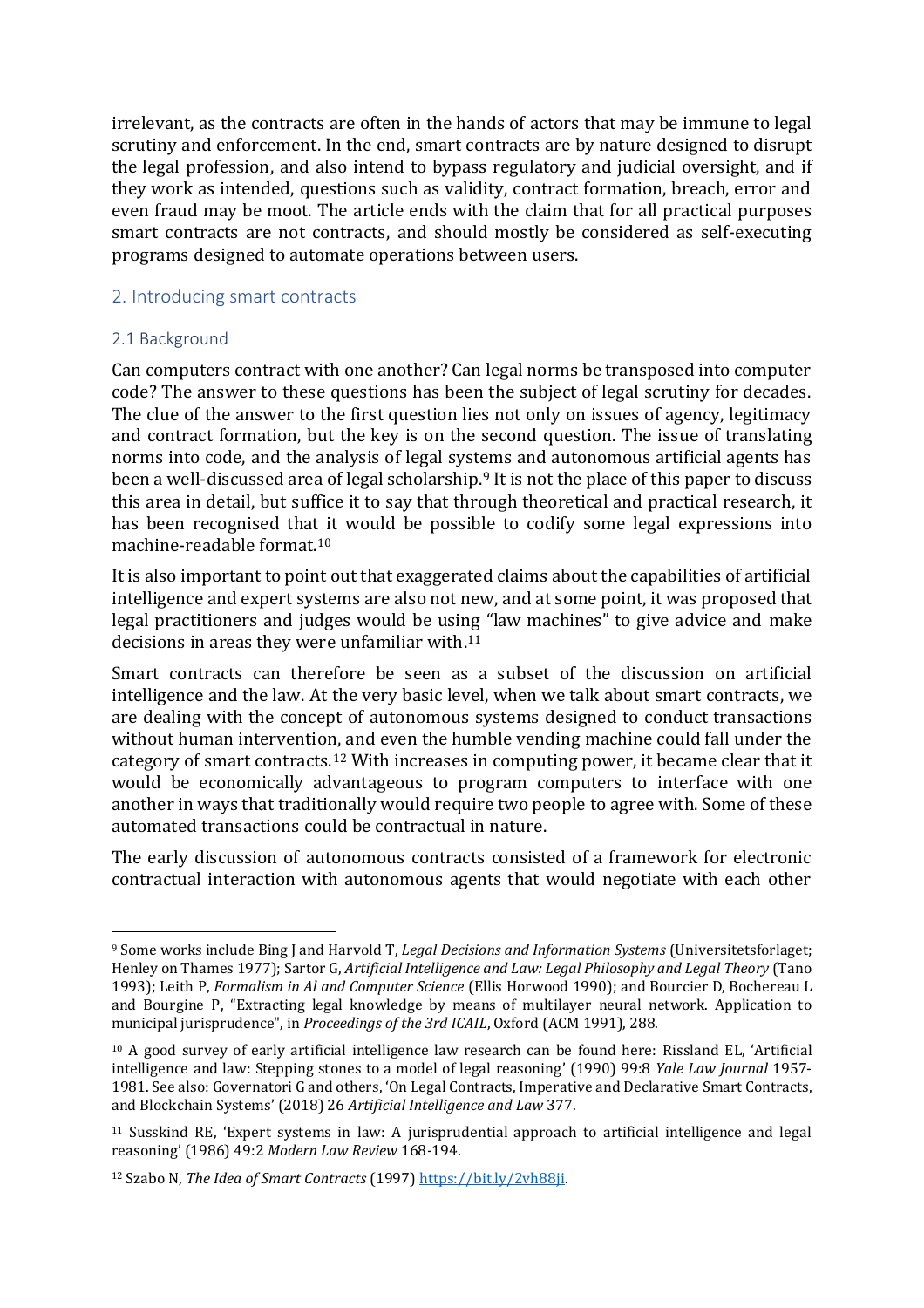based on pre-established parameters.<sup>13</sup> Theoretically, it was recognised at some point that electronic autonomous agents could conduct themselves as legal agents acquiring, and even violating norms.<sup>14</sup> The idea of self-executing contracts requires not only the writing of those norms into code, but also allowed some manner of autonomy in which an agent could follow orders, but also generate new obligations independently. 15

A sophisticated corpus of research developed,<sup>16</sup> and this work was eventually translated into both practical application and legal recognition. The first step towards the later was the acceptance that contracts could be conducted electronically, it may be difficult to imagine nowadays, but at some point there had to be an evolution in the law to allow such agreements. <sup>17</sup> The main legislative recognition came in the Electronic Commerce Directive,<sup>18</sup> where Article 9 prompted member states to allow for the recognition of contracts conducted electronically, and to eliminate formalities that would interfere with these formats. Furthermore, case law in various jurisdictions started to recognise a variety of formats in the conclusion of electronic contracts.<sup>19</sup> Then followed increasing doctrinal recognition that there was considerable legal basis for contract formation and performance by autonomous agents. 20

The main practical uses for autonomous agents were in the shape of Electronic Data Interchange (EDI) agreements, $21$  which were a set of protocols designed to allow autonomous agents to transact with one another digitally by placing orders in business supply-chains. These agreements included complex terms:

*"The ordering, delivery, and payment for such supplies means that there are contractual terms surrounding the transaction-the time of delivery, what to do if the supplies do not arrive in time or are defective, what to do* 

 $\overline{\phantom{a}}$ 

<sup>16</sup> See: Dignum V, Meyer J, and Weigand H, 'Towards an organizational model for agent societies using contracts', in *Proceedings of the first international joint conference on Autonomous agents and multiagent systems: part 2* (ACM 2002) 694-695.

<sup>17</sup> For more on this subject, see: MacQueen HL, 'Software Transactions and Contract Law', in Edwards L and Waelde C (eds), *Law and the Internet: Regulating Cyberspace* (Hart Publishing 1997); Kidd DL and Daugherty WH, 'Adapting Contract Law to Electronic Contracts: Overview and Suggestions' (2000) 26 *Rutgers Computer & Technology Law Journal* 215.

<sup>18</sup> Directive 2000/31/EC of the European Parliament and of the Council of 8 June 2000 on certain legal aspects of information society services, in particular electronic commerce, in the Internal Market [2000] OJ L 178/1.

<sup>19</sup> For example: contracts could be conducted by fax in *Merrick Homes Ltd v Duff* 1996 SC 497, just to give one example.

<sup>20</sup> Most notable, the elegant use of Roman Law to describe autonomous agents here: Weitzenböck EM, 'Good faith and fair dealing in contracts formed and performed by electronic agents' (2004) 12 *Artificial Intelligence and Law* 83.

<sup>21</sup> Radin MJ, 'Humans, Computers, and Binding Commitment' (2000) 75 *Indiana Law Journal* 38.

<sup>13</sup> Sallé M, 'Electronic contract framework for contractual agents', in *Conference of the Canadian Society for Computational Studies of Intelligence,* (Springer 2002) 349-353.

<sup>14</sup> Conte R, Falcone R and Sartor G, 'Introduction: Agents and Norms: How to fill the gap?' 7:*1Artificial Intelligence and Law* 1-15 (1999).

<sup>15</sup> Boella G, and van der Torre L, 'Contracts as legal institutions in organizations of autonomous agents' in *Proceedings of the Third International Joint Conference on Autonomous Agents and Multiagent Systems* (IEEE Computer Society 2004) 948-955; and F Dignum, 'Autonomous agents with norms (1999) 7:1 *Artificial Intelligence and Law* 69-79.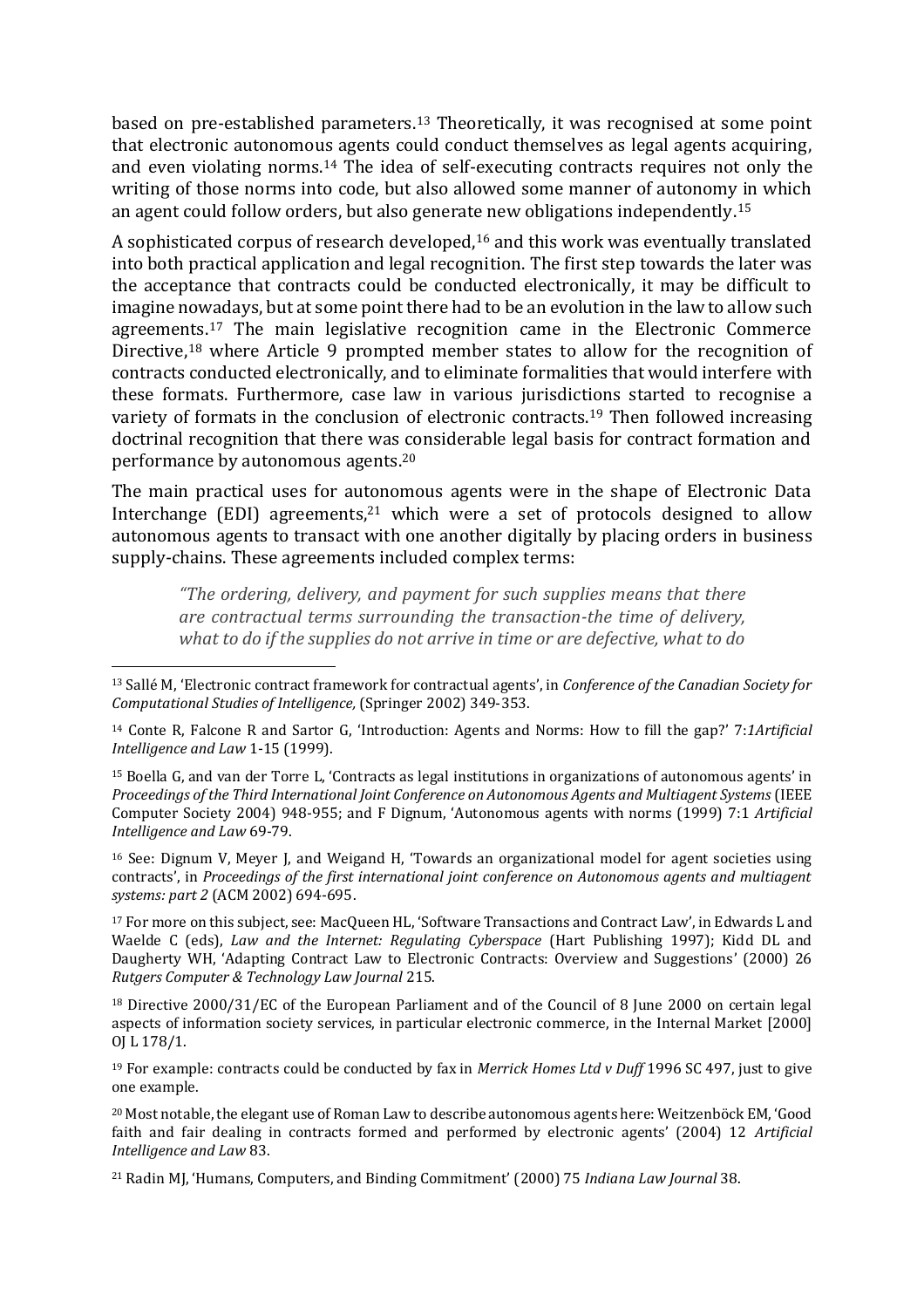*if the payment is late, and all the other transactional parameters that people contract about. All of this can in principle be handled primarily by machine, using computer programs that "negotiate" with each other and enter into "agreements" with each other." 22*

This description of the functions performed by earlier electronic contracts is interesting because in many ways it resembles some of the functions that have been hyped as new and novel by smart contracts. What is different then?

<span id="page-5-0"></span>Using the most basic definition, a smart contract is "an agreement whose execution is automated" which is "effected through a computer running code that has translated legal prose into an executable program".<sup>23</sup> This definition makes it no different than an EDI agreement, or other early variations of machine-implemented contracts. The modern implementation has the main difference that it involves dynamic cryptographic elements. While earlier electronic agreements used cryptography in the shape of digital signatures and other authentication mechanisms, the term "smart contract" was initially coined to differentiate them from EDI agreements, which were considered static, while the 'smart' variety would be dynamic and proactive by the incorporation of more sophisticated protocols.<sup>24</sup>

However, those traditional definitions have been superseded by the addition of other elements, particularly dynamic cryptographic elements allowing for secure and tamperproof transactions, what some call "smart contract code"<sup>25</sup> or even "strong smart contracts". <sup>26</sup> This article will continue to use the term smart contracts to mean the more recent variation that uses cryptography, namely these strong smart contracts.

At the most basic form, a smart contract is an "if-then" statement that runs on the blockchain where "*parties can enter into a binding commercial relationship, either entirely or partially memorialized using code, and use software to manage contractual performance*."<sup>27</sup>

<span id="page-5-1"></span>There have not been many attempts to define smart contracts in the law,<sup>28</sup> but there have been a few efforts to recognise the validity of smart contracts.<sup>29</sup> The first US state to legislate on the subject was Arizona, which defines smart contracts as follows:

l

<sup>22</sup> Ibid, p.1131.

<sup>23</sup> Raskin M, 'Law and Legality of Smart Contracts' (2017) 1 *Georgia Law Technology Review* 305, p.309.

<sup>24</sup> Szabo N, 'Formalizing and Securing Relationships on Public Networks' (1997) 2 *First Monday* [https://doi.org/10.5210/fm.v2i9.548.](https://doi.org/10.5210/fm.v2i9.548)

<sup>25</sup> Stark J, 'Making Sense of Blockchain Smart Contracts' (2016) *Coindesk* [https://www.coindesk.com/making-sense-smart-contracts/.](https://www.coindesk.com/making-sense-smart-contracts/)

<sup>26</sup> Raskin, supra not[e 23](#page-5-0) at 310.

<sup>27</sup> De Filippi P and Wright A, *Blockchain and the Law: The Rule of Code* (Harvard University Press 2018), p.74.

<sup>&</sup>lt;sup>28</sup> The European Parliament recently made a statement about blockchains and smart contracts, but it does not define the terms. See: European Parliament resolution of 3 October 2018 on distributed ledger technologies and blockchains: building trust with disintermediation (2017/2772(RSP)).

<sup>&</sup>lt;sup>29</sup> A list of US state legislation dealing with blockchains and smart contracts can be found here: [https://bit.ly/2L4Oksc.](https://bit.ly/2L4Oksc)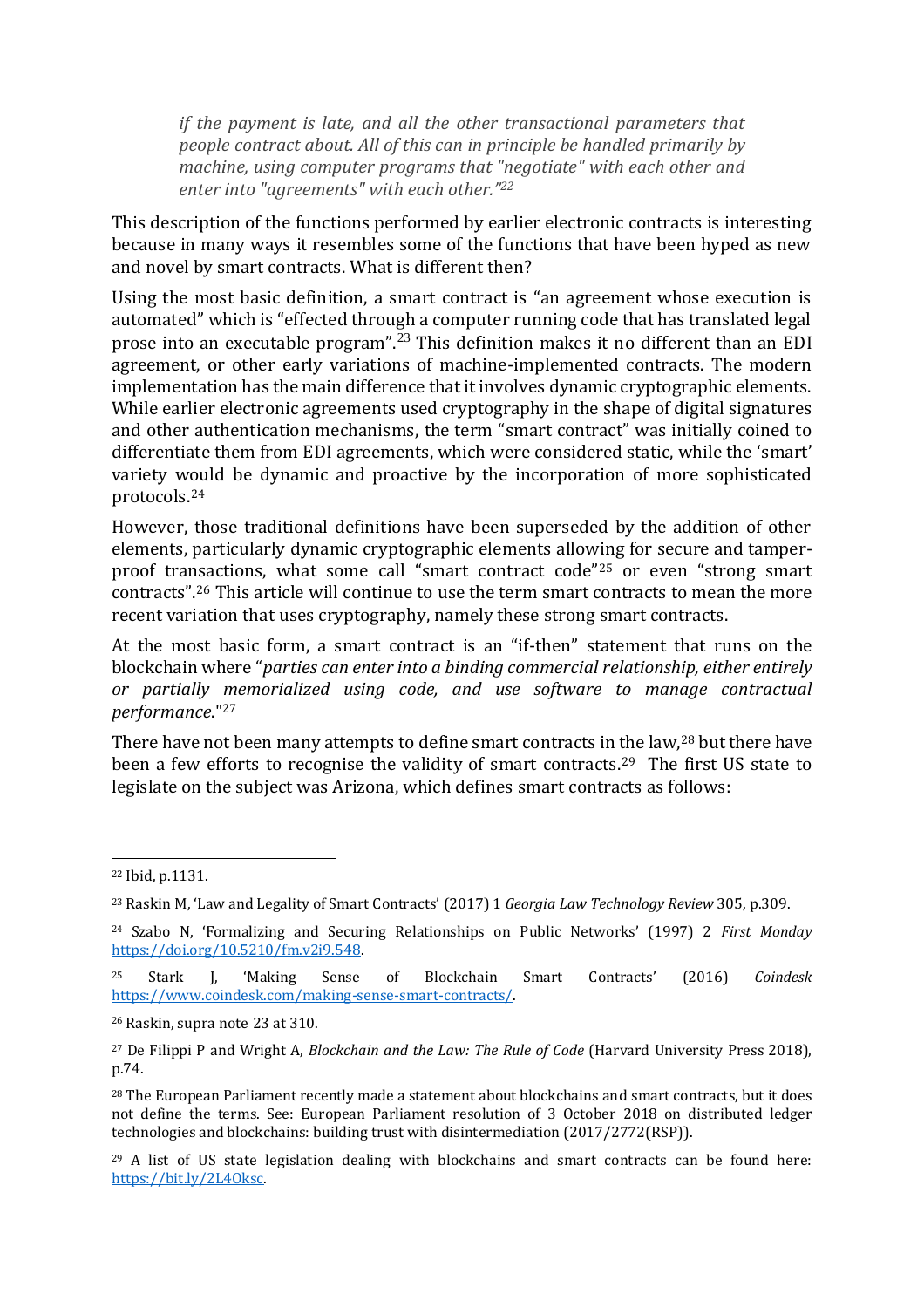*"Smart contract" means an event-driven program, with state, that runs on a distributed, decentralized, shared and replicated ledger and that can take custody over and instruct transfer of assets on that ledger."<sup>30</sup>*

The intention of the law is to specifically recognise the use of smart contracts defined in this manner in the conclusion of contracts, but also allows their use in commerce. Art 5(c) reads:

*"Smart contracts may exist in commerce. A contract relating to a transaction may not be denied legal effect, validity or enforceability solely because that contract contains a smart contract term."<sup>31</sup>*

It is interesting that this same language, or similar variations, can be found in a few other legislative texts.<sup>32</sup> For example, the New York legislature has passed a definition of smart contracts that is exactly the same as the one from Arizona.<sup>33</sup> It would appear that in the rush to regulate on this subject, legislators across the United States in particular have been using the same legal definition. It must be pointed out that at the time of writing no other country has attempted to legislate on smart contracts, so the existing legal definition is the one presented above.

As the Arizona law is being used as a template for others, this definition requires some unpacking, as it lacks some clarity, but also it is rather restrictive, and could be leaving out several types of smart contracts. The definition contains three main elements:

#### *a) A smart contract means an event-driven program, with state.*

This means that a smart contract must be a computer program that follows a series of events and that it is designed to remember preceding instructions or user interactions (stateful). This means that these documents start as lines of computer code written in a language capable of making "IF-THIS-THEN-THAT" statements that can express legal concepts, but they also can identify more complex norms. The contract has to be deterministic in the sense that the same input will always produce the same result, and the contract should also contain all eventualities arising from the contract expressed in code.<sup>34</sup> Any computer language can be used to code a contract, <sup>35</sup> but there are languages that are being designed specifically for smart contracts, <sup>36</sup> and a particular requirement favoured by many developers is that the language should be Turing complete, that is, that every computing problem can be solved exactly or approximately by using the same

<sup>31</sup> Ibid.

<sup>36</sup> Kim HM and Laskowski M, 'Toward an Ontology-Driven Blockchain Design for Supply-Chain Provenance' (2018) 25 *Intelligent Systems in Accounting, Finance and Management* 18.

<span id="page-6-0"></span> $\overline{\phantom{a}}$ <sup>30</sup> Arizona House Bill 2417 (2017).

<sup>32</sup> See for example Nebraska LB695, and Ohio SB300**.** 

<sup>33</sup> New York A08780.

<sup>34</sup> Christidis K and Devetsikiotis M, 'Blockchains and Smart Contracts for the Internet of Things' (2016) 4 *IEEE Access* 2292.

<sup>35</sup> There is extensive literature on ontological approaches to translate legal concept into code, for example: Sartor G and others, 'Computable Models of the Law and ICT: State of the Art and Trends in European Research' in Pompeu Casanovas and others (eds), *Computable Models of the Law* (Springer Berlin Heidelberg 2008); and Han ZZ and others, 'Interoperability from Electronic Commerce to Litigation Using XML Rules' (2007) 15 *International Journal of Law and Information Technology* 233.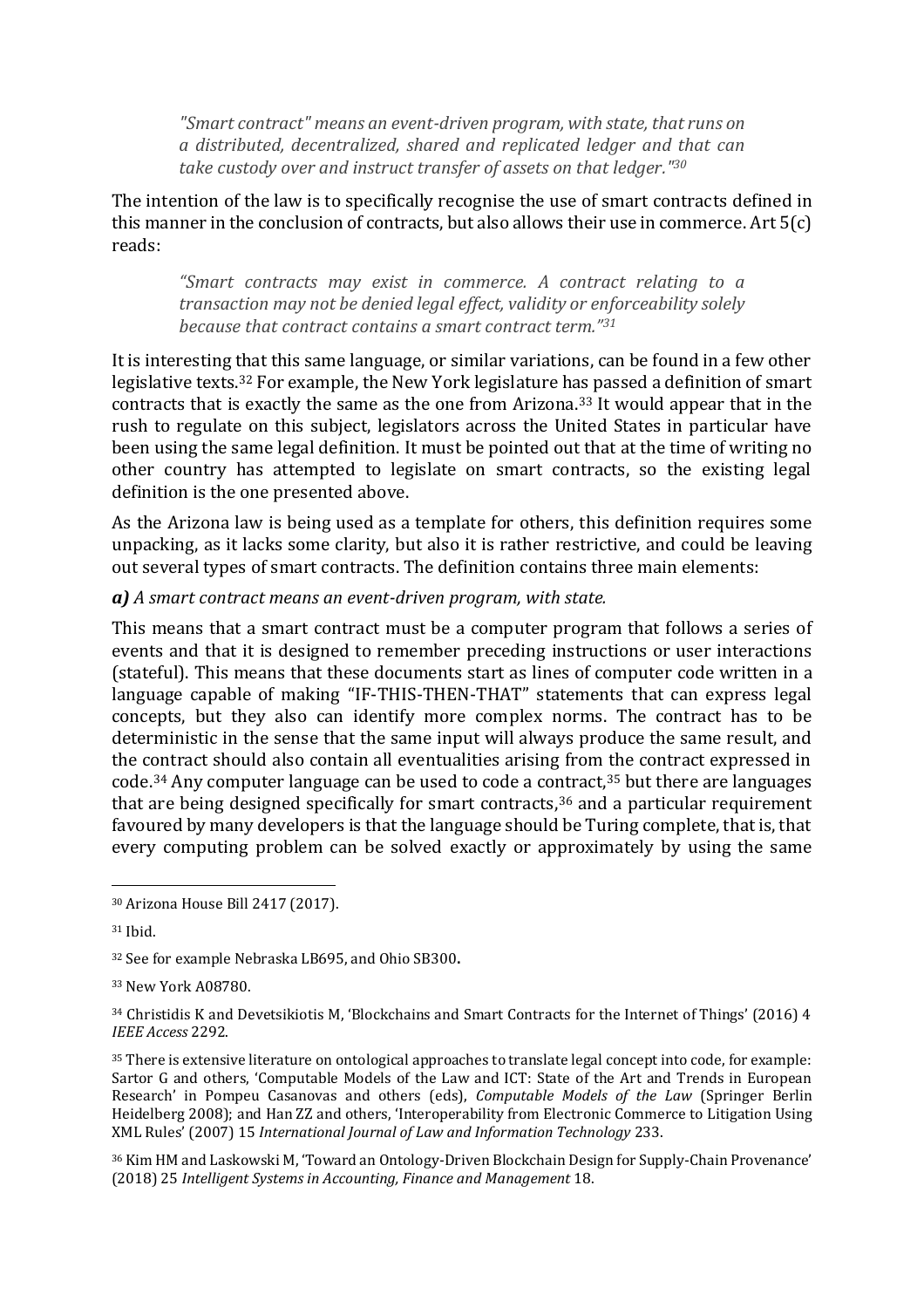language.<sup>37</sup> At the time of writing, the most popular language is Solidity,<sup>38</sup> with other bespoke languages such as Michelson, Ivy, Hoon, and Rust in existence. Other projects favour mainstream languages such as C++ and Javascript.

#### *b) The program runs on a distributed, decentralized, shared and replicated ledger.*

<span id="page-7-0"></span>This means that the smart contract is written and runs on a *blockchain*. While deceivingly simple, this part of the definition is the one that requires a more thorough explanation. Countless pages have been written on the blockchain, <sup>39</sup> but for something that is so hyped, there is little consensus on what a blockchain actually is, and this confusion could have important legal effects. One of the most accepted definitions is that a blockchain is a public decentralised permissionless<sup>40</sup> cryptographic database that operates as an open ledger of all of the transactions that have been recorded, and that this record is immutable<sup>41</sup> and tamper-proof, <sup>42</sup> so that it "can be inspected by every network participant".<sup>43</sup>

<span id="page-7-1"></span>In more technical terms, the first definition was written in the Bitcoin white paper by Satoshi Nakamoto,<sup>44</sup> which describes a cryptographic coin that is comprised of a chain of digital signatures that are added to a block and time-stamped and appended at the end of the chain; so all transactions are publicly available and verified, but also the system is tamper-free because to change a transaction you would also need to change all the transactions that came before the one you are trying to verify. These verifications are performed by people running the calculations, which is called 'mining'. This system is what is known as *proof of work*. Proof of work protects the blockchain from attackers and spammers because it requires those participating to perform some work in the shape of computing time. In Bitcoin, the proof of work consists in calculating numbers until the correct solution is found and then a new block is added to the blockchain.

This definition is widely accepted as the most authoritative one, but it comes with a few limitations.<sup>45</sup> Proof of work means that considerable amount of computing power is needed to operate the system and allocate blocks to miners, which means that the more transactions there are, the slower the system becomes because of the need to conduct verifications. This also means that proof of work can be are extremely energy wasteful by design, as the difficulty of finding a solution increases over time.

 $\overline{\phantom{a}}$ 

<sup>37</sup> See: Teller A, 'Turing Completeness in the Language of Genetic Programming with Indexed Memory', *Proceedings of the First IEEE Conference on Evolutionary Computation. IEEE World Congress on Computational Intelligence* (IEEE 1994).

<sup>38</sup> This is mostly based on general perception, it is difficult to gather statistics.

<sup>39</sup> For an excellent sceptical look, see: Gerard D, *Attack of the 50 Foot Blockchain: Bitcoin, Blockchain, Ethereum & Smart Contracts* (Self 2017).

<sup>40</sup> This means that anyone can maintain the database, and no authentication to do so is required, see: 'Blockchain and Voting' (*Benlog*, 28 December 2017) [https://benlog.com/2017/12/28/blockchain-and](https://benlog.com/2017/12/28/blockchain-and-voting/)[voting/.](https://benlog.com/2017/12/28/blockchain-and-voting/)

<sup>41</sup> However, the immutable nature of blockchains is disputed, as it will be discussed later in the article.

<sup>42</sup> Narayanan A and others, *Bitcoin and Cryptocurrency Technologies: A Comprehensive Introduction* (Princeton University Press 2016), p.27.

<sup>43</sup> Christidis and Devetsikiotis, supra note [34.](#page-6-0) 

<sup>44</sup> Nakamoto S, *Bitcoin: A Peer-to-Peer Electronic Cash System* (2007), [https://bitcoin.org/bitcoin.pdf.](https://bitcoin.org/bitcoin.pdf) 

<sup>45</sup> See Gerard, supra note [39.](#page-7-0)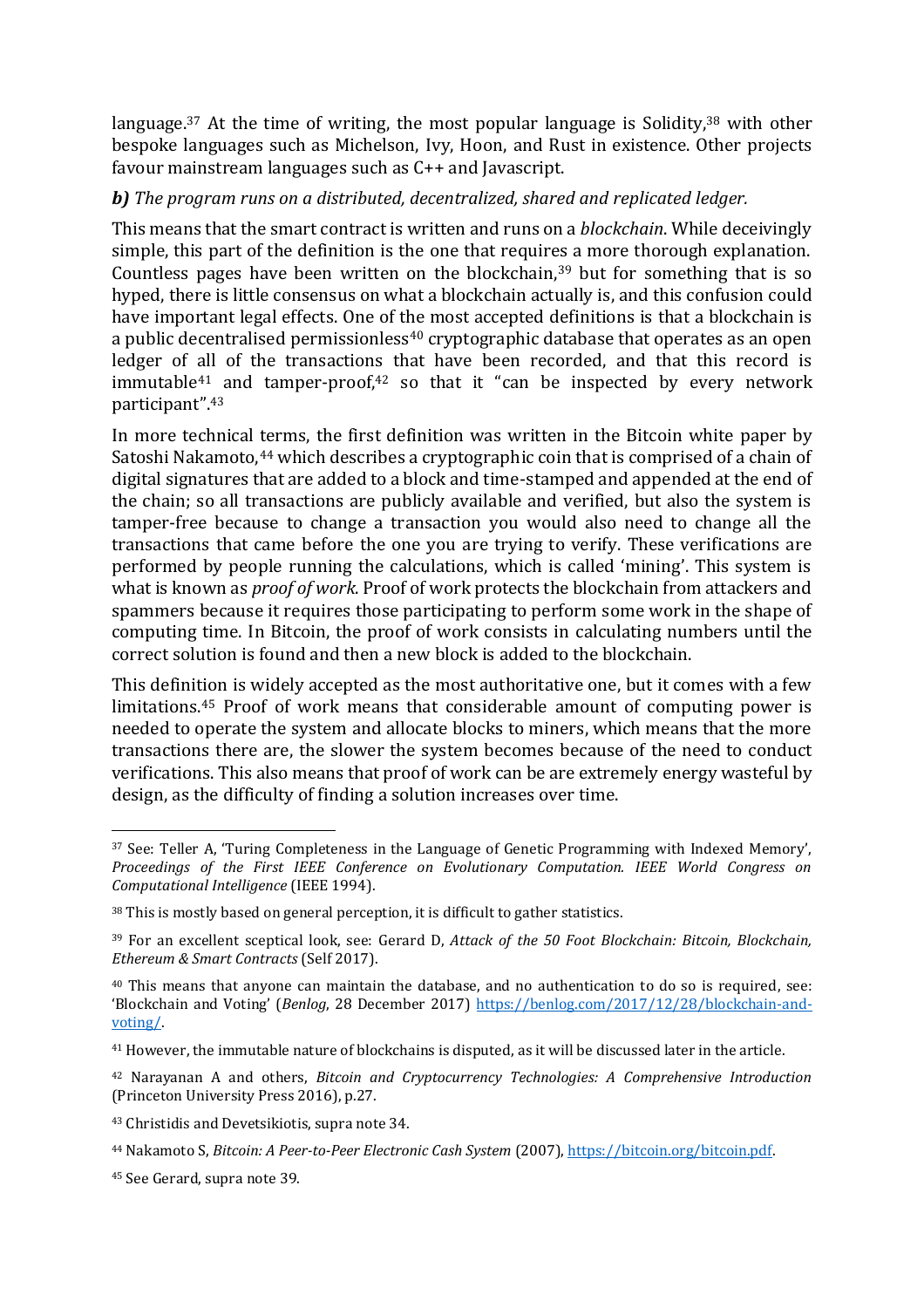So other blockchain solutions have arisen to make transactions faster and to use less power, which further complicates the definition of what is a blockchain. One such solution is to use a system called a *proof of stake*<sup>46</sup> blockchain, which chooses the allocation of the next block between those with a stake in the system without the need for large expenditure of resources. Similarly, there are private blockchains, where the transactions are not open to public scrutiny. Another type is a permissioned blockchain, <sup>47</sup> where you need permission to access and modify the data, as opposed to the standard defined above where anyone can have access and add to the blockchain; these tend to be also private as the ledger is actually not open nor transparent.

The result of this confusion is a situation in which anything can be called a blockchain, even if it does not meet the traditional definition set out by Nakamoto.<sup>48</sup> In fact, the legislation defining smart contracts also comes with a legal definition of what is a blockchain, and this takes a broad approach. The Arizona law (and others) read:

*"Blockchain technology" means distributed ledger technology that uses a distributed, decentralized, shared and replicated ledger, which may be public or private, permissioned or permissionless, or driven by tokenized crypto economics or tokenless. The data on the ledger is protected with cryptography, is immutable and auditable and provides an uncensored truth."<sup>49</sup>*

This can include almost anything to be a blockchain, and does away with some of the specific requirements set out by Nakamoto. As it can be private and permissioned it is not an open ledger, and therefore it need not be distributed either.<sup>50</sup> This means that a legal smart contract would just be a private program running in a private network, which seems to defeat the purpose of the technology.

This legal definition of blockchain contains a couple of problematic statements. The first is that the blockchain contains data that is immutable; while this is accurate for the most part, there are various scenarios in which information could be changed provided a majority of miners decide to change the record. <sup>51</sup> A more accurate description is that a

 $\overline{\phantom{a}}$ 

<sup>46</sup> King S and Nadal S, *Ppcoin: Peer-to-peer crypto-currency with proof-of-stake* (2012), [http://blockchainlab.com/pdf/peercoin-paper.pdf.](http://blockchainlab.com/pdf/peercoin-paper.pdf) 

<sup>47</sup> Kadiyala A, 'Nuances Between Permissionless and Permissioned Blockchains' (*Medium*, 17 February 2018), [https://medium.com/@akadiyala/nuances-between-permissionless-and-permissioned](https://medium.com/@akadiyala/nuances-between-permissionless-and-permissioned-blockchains-f5b566f5d483)[blockchains-f5b566f5d483.](https://medium.com/@akadiyala/nuances-between-permissionless-and-permissioned-blockchains-f5b566f5d483) 

<sup>48</sup> Jeffries A, '"Blockchain" Is Meaningless' (*The Verge*, 7 March 2018) [https://www.theverge.com/2018/3/7/17091766/blockchain-bitcoin-ethereum-cryptocurrency](https://www.theverge.com/2018/3/7/17091766/blockchain-bitcoin-ethereum-cryptocurrency-meaning)[meaning.](https://www.theverge.com/2018/3/7/17091766/blockchain-bitcoin-ethereum-cryptocurrency-meaning)

<sup>49</sup> Arizona House Bill 2417 (2017).

<sup>50</sup> In fact, there are so-called blockchains out there with only one user: Gerard D, 'The World Food Programme's much-publicised "blockchain" has one participant — i.e., it's a database' (2017) *Attack of the 50 Foot Blockchain Blog*, [https://davidgerard.co.uk/blockchain/2017/11/26/the-world-food](https://davidgerard.co.uk/blockchain/2017/11/26/the-world-food-programmes-much-publicised-blockchain-has-one-participant-i-e-its-a-database/)[programmes-much-publicised-blockchain-has-one-participant-i-e-its-a-database/.](https://davidgerard.co.uk/blockchain/2017/11/26/the-world-food-programmes-much-publicised-blockchain-has-one-participant-i-e-its-a-database/) 

<sup>51</sup> Eyal I and Sirer EG, 'Majority Is Not Enough: Bitcoin Mining Is Vulnerable' (2018) 61 Communications of the ACM 95.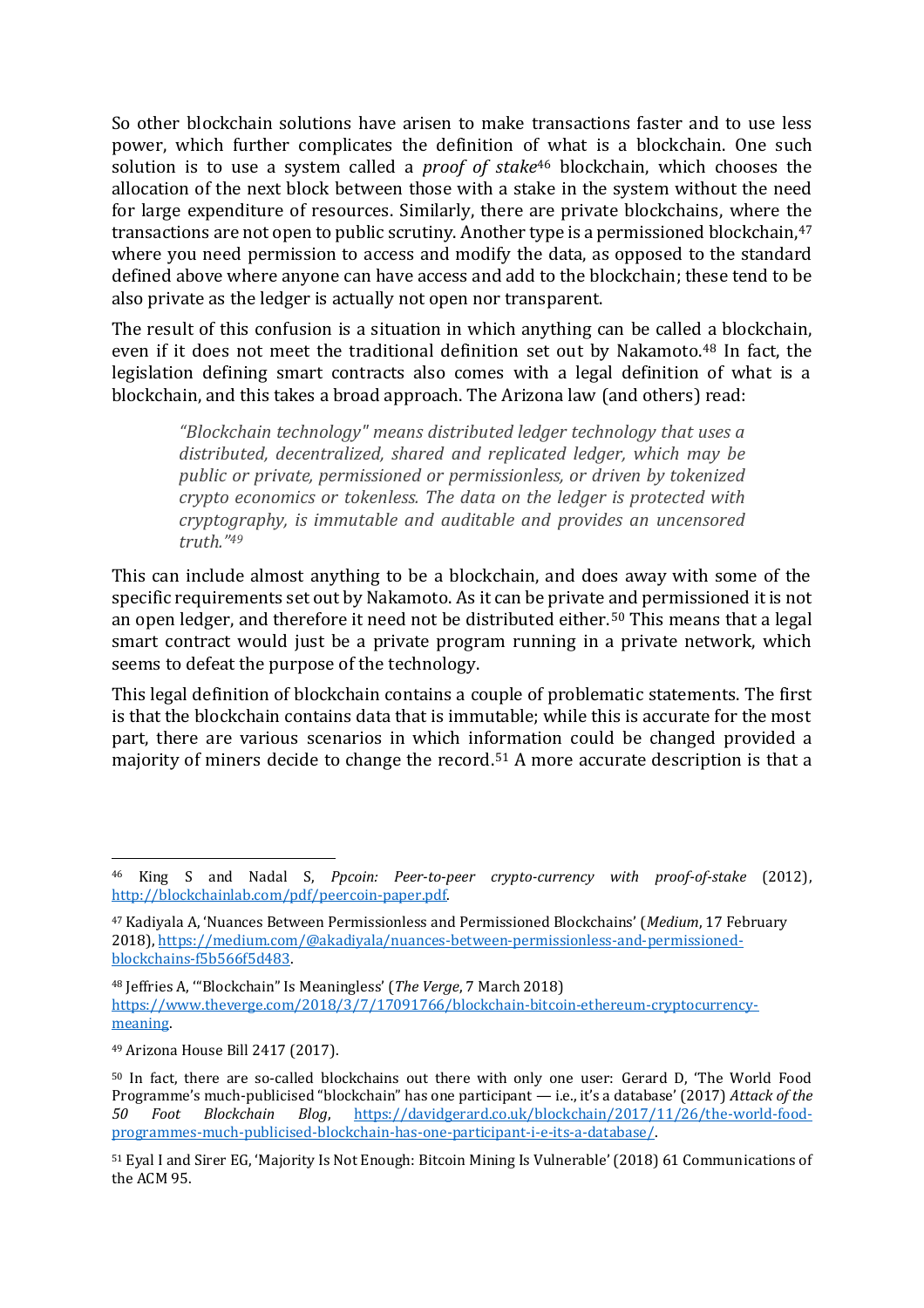<span id="page-9-0"></span>blockchain is "inherently resistant to data modification". <sup>52</sup> Secondly, the idea that this is a ledger that is protected with cryptography is a given, but the requirement that it provides an immutable version of "uncensored truth" seems not only problematic, but highly controversial. The problem is that treating information contained on the blockchain as "immutable truth" is quite simply not correct, the distributed ledger only acts as a record of the data that was entered into it, and cannot be used as "uncensored truth". It is true that some information could be authoritative, such as time stamps, or to make a permanent record of a transaction, but having a record of a transaction does not tell us anything about the veracity of the information recorded into the system.

To complicate matters, the legal definition in legislation such as the Arizona law require that the smart contract must be run on the blockchain. While this is not specified, this very well means that we need a platform that can execute the contract, and this is usually tied to the blockchain where the contract is written. Anyone can create and run a blockchain,<sup>53</sup> so in theory any computer can act as a platform for smart contracts, just in the same way that you could turn your computer into a web server. However, this is inefficient, and it is better to rely on existing infrastructure. There are various platforms available for writing smart contracts, some are designed specifically for that task, such as Ethereum,<sup>54</sup> and others are using existing infrastructure such as the Bitcoin blockchain and cryptocurrency.<sup>55</sup>

A relevant consideration when looking at platforms is whether it is centralised or decentralised, as well as the governance structure that it has. A platform are said to be decentralised if there is no central authority maintaining the infrastructure that runs the contracts, this is possible with the implementation of a decentralised autonomous organisation (DAO) that executes transactions and releases funds automatically, without the need of a central controlling body.<sup>56</sup> The governance structure is the decision-making procedure for who has control over the platform's code, who can make changes to it, and how the platform is operated. There are various degrees of centralisation in this stage, with some platforms presenting considerable centralisation at this level.

#### *c) The smart contract can take custody over and instruct transfer of assets on that ledger.*

The final element present in the legislative definition of smart contracts is that they can be used to transfer assets on the blockchain. This is perhaps where the definition leaves out many other useful functions for smart contracts. It may be better to think here of the management of assets as using *tokens* for various operations needed by the contract. A token is usually a part of the contract that does not fulfil an IF-THEN function, but it is instrumental to the operation of the code.<sup>57</sup> In other words, a token is simply code that

<sup>52</sup> Müller L et al, *Conceptual Framework for Legal and Risk Assessment of Crypto Tokens*, MME Report (2018), https://www.mme.ch/fileadmin/files/documents/180501\_BCP\_Framework\_for\_Assessment\_of\_Crypto [Tokens\\_-\\_Block\\_2.pdf.](https://www.mme.ch/fileadmin/files/documents/180501_BCP_Framework_for_Assessment_of_Crypto_Tokens_-_Block_2.pdf)

<sup>53</sup> Saurel S, 'Create Your Own Blockchain in 30 Minutes – (*Medium,* January 22 2018) [https://medium.com/@ssaurel/create-your-own-blockchain-in-30-minutes-dbde3293b390.](https://medium.com/@ssaurel/create-your-own-blockchain-in-30-minutes-dbde3293b390)

<sup>54</sup> [https://www.ethereum.org/.](https://www.ethereum.org/)

<sup>55</sup> A list of platforms can be found here: [https://hackernoon.com/contractpedia-an-encyclopedia-of-40](https://hackernoon.com/contractpedia-an-encyclopedia-of-40-smart-contract-platforms-4867f66da1e5) [smart-contract-platforms-4867f66da1e5.](https://hackernoon.com/contractpedia-an-encyclopedia-of-40-smart-contract-platforms-4867f66da1e5)

<sup>56</sup> The concept was introduced here: Buterin V, *A next-generation smart contract and decentralized application platform* (2014) [https://cryptorating.eu/whitepapers/Ethereum/Ethereum\\_white\\_paper.pdf.](https://cryptorating.eu/whitepapers/Ethereum/Ethereum_white_paper.pdf)

<sup>57</sup> More about tokens in Müller L, supra note [52.](#page-9-0)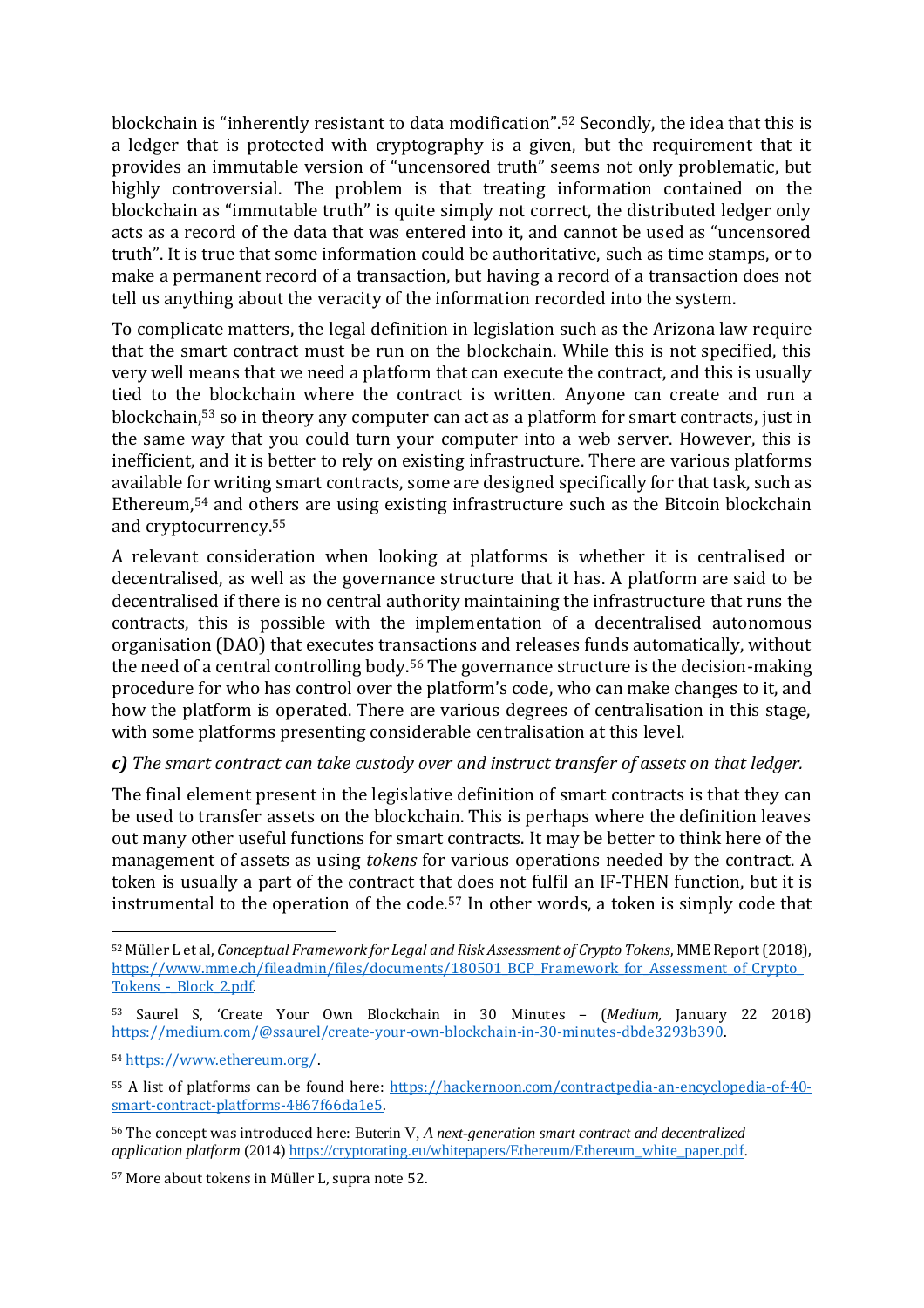represents fungible goods<sup>58</sup> for trade, and these can be "coins, shares, outcomes or tickets, or everything else which is transferable and countable".<sup>59</sup>

The function of tokens will be entirely dependant on the needs of the contract, but some platforms have specific uses for tokens. In the Ethereum platform, there are tokens that can be used to make a payment for each transaction (usage token), and tokens that identify participation or ownership in a contract (work tokens).<sup>60</sup> We can have ownership tokens, identity tokens, and even tokens representing votes for governance purposes.

There are several problems with this as a workable legal definition. The main issue is that while the language attempts to be neutral, it is evident that this refers to a specific type of contracts that depend on transactions expressed on a blockchain, and ignores some of the most salient features of smart contracts. The main problem is that this definition is designed specifically with a contract that is used to transfer assets on a distributed ledger. As we will see in the next section, some smart contracts are indeed being used for transacting goods, but there are many other uses that do not fall under this definition, particularly because of the narrow specification of assets capable of being transacted.

So the definition presents a conundrum, it is both too narrow and too broad. Because it requires smart contracts to be about the transfer of assets, it appears to be only preoccupied with a narrow band of contracts that are used to perform these transactions. But these transactions have to be recorded in a blockchain, and the definition of a blockchain is extremely broad as to allow any sort of cryptographic database to qualify. So smart contracts, from a legal perspective, are only those contracts that transfer assets stored on any cryptographic ledger.

#### 2.2 Smart contracts in practice

 $\overline{a}$ 

The advantages of automated transactions should be self-evident, proven by the existence of these types of agents for decades. However, the usefulness of the strong version of smart contracts described above may not be as apparent. Some of the interest that has arisen from the agreements written into the blockchain is that the proponents see it as an important development that will bring efficiency, transparency, and decentralisation to electronic contracting.

A smart contract would have several capabilities that make it theoretically attractive for users and businesses: the contracts are immutable, secure, provide tamper-proof evidence, allow seamless execution, can allow immediate transfer of funds, do not require a central authority, and are open to scrutiny. Another element that is present in smart contracts is that they provide a trustless way of conducting transactions; this is because the decentralised nature of the contract does away with the need to have trusted intermediaries to the conclusion of a transaction.<sup>61</sup> Proponents of smart contracts see

<sup>58</sup> Fungible goods are of goods that are able to replace or be replaced by another identical item; and are mutually interchangeable.

<sup>59</sup> Bartoletti M and Pompianu L, 'An Empirical Analysis of Smart Contracts: Platforms, Applications, and Design Patterns' in Michael Brenner and others (eds), *Financial Cryptography and Data Security* (Springer International Publishing 2017), p10.

<sup>60</sup> 'What is An Ethereum Token: The Ultimate Beginner's Guide' (2018) *BlockGeeks* [https://blockgeeks.com/guides/ethereum-token/.](https://blockgeeks.com/guides/ethereum-token/)

<sup>61</sup> Clack CD, Bakshi VA and Braine L, 'Smart Contract Templates: Foundations, Design Landscape and Research Directions' (2016) *arXiv* 1608.00771 [cs.CY] [https://arxiv.org/abs/1608.00771.](https://arxiv.org/abs/1608.00771)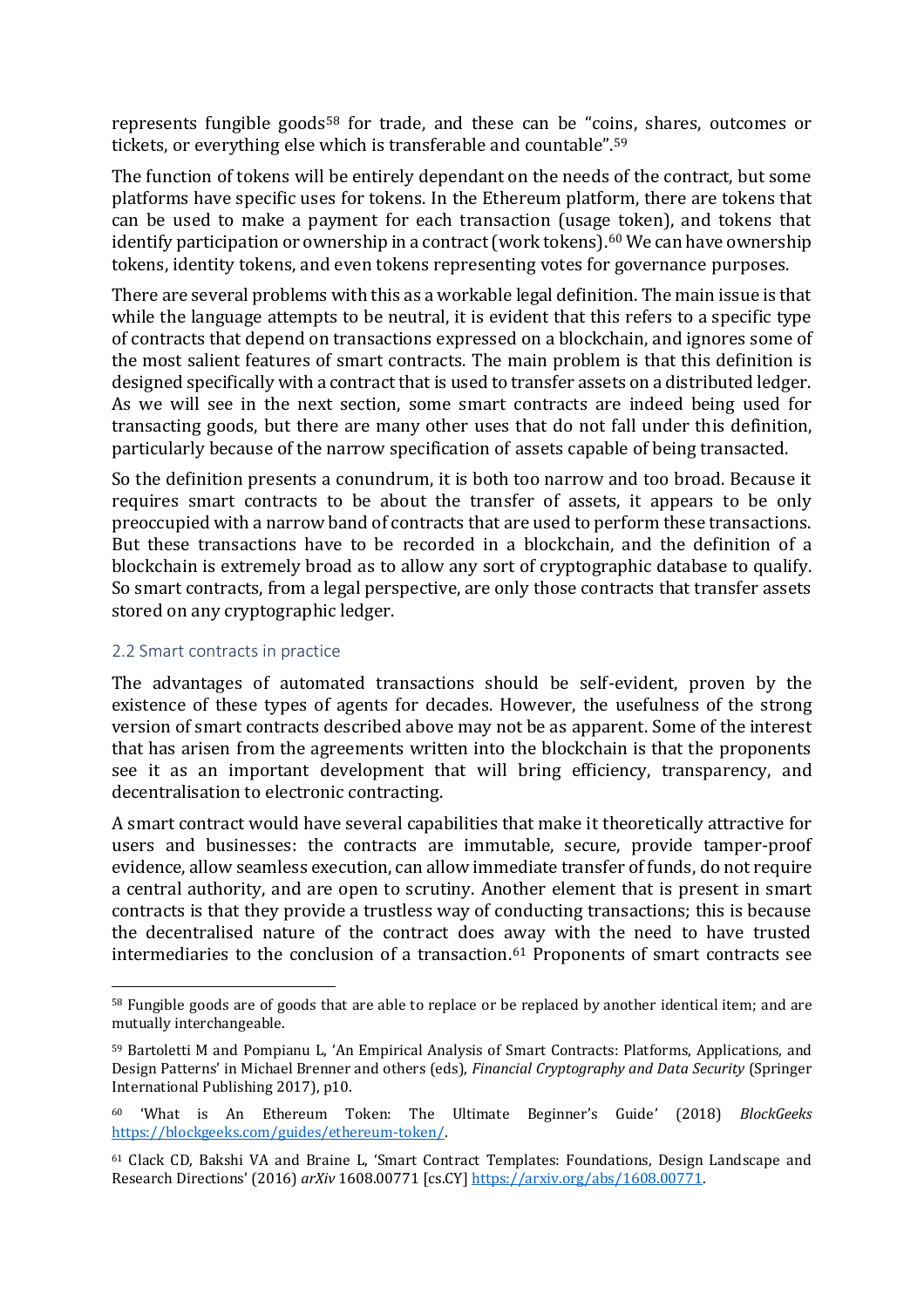them as a way to automate large number of legal functions, eventually disrupting the legal profession, <sup>62</sup> and some even argue that they could bring about the end of government altogether.<sup>63</sup>

Anything can be automated in this manner, take this example of a potential use:

<span id="page-11-1"></span><span id="page-11-0"></span>*"Let's say that we want to organize a small conference. We need 100 people to sign up and pay/deposit money, so we can rent a hotel and such. But if not enough people sign up by a certain date, then the deposits need to be refunded. With Ethereum, we can write in a JavaScript-like language to code up this contract. It'll guarantee that everyone will get a ticket to the conference, or everyone will get their money refunded, depending on how many sign up."<sup>64</sup>*

Similar potential applications are countless. Because the basic tools for writing a smart contract are mostly open source<sup>65</sup> and free to use, anyone can learn to code a contract into software, and have it written into a blockchain. The performance of the contract is automated, and no human intervention is necessary.

However, when we talk about smart contracts, the "contract" word is not used in the strictest legal sense. We will discuss this in more detail later, but in theory anything that can be expressed in IF-THEN statements can be turned into a strong smart contract, and these documents may or may not fall under the legal definition of a contracts. So for example, you can have an executable file to express eternal love in the blockchain,<sup>66</sup> creating a credit association,<sup>67</sup> and even blatant ponzi schemes.<sup>68</sup> Given the decentralised nature of the development environment, anything goes.

While the flexible nature of smart contracts is one of its most attractive features, there is no recognised classification of such contracts for legal and regulatory purposes. We propose the following broad classification:

**Machine-to-machine transactions**: As described in the commercial mentioned in the introduction, one of the biggest potentials for smart contracts is to implement transactions between machines in "a web of tiny services that enable the creation and autonomous activity of very complex systems."<sup>69</sup> Anything that does not require human intervention, such as automated ordering systems, supply-chain distribution and

<sup>62</sup> Davies A (ed), *Blockchain and the Legal Profession* (Ark Group 2018).

<sup>63</sup> Atzori M, 'Blockchain Technology and Decentralized Governance: Is the State Still Necessary?' (2015) *SSRN Scholarly Paper* ID 270971[3 https://papers.ssrn.com/abstract=2709713.](https://papers.ssrn.com/abstract=2709713)

<sup>64</sup> Graham R, "Ethereum/TheDAO hack simplified" (June 18, 2016) *Errata Security Blog* [https://blog.erratasec.com/2016/06/etheriumdao-hack-similfied.html.](https://blog.erratasec.com/2016/06/etheriumdao-hack-similfied.html)

<sup>65</sup> For more on open source software, see: Guadamuz A, 'Free and Open Source Software' in Lilian Edwards and Charlotte Waelde (eds), *Law and the Internet* (3rd edition, Hart Publishing 2008).

<sup>66</sup> [https://www.stateofthedapps.com/dapps/eternal-love.](https://www.stateofthedapps.com/dapps/eternal-love) 

<sup>67</sup> [https://www.stateofthedapps.com/dapps/wetrust.](https://www.stateofthedapps.com/dapps/wetrust)

<sup>68</sup> [https://www.stateofthedapps.com/dapps/333-eth.](https://www.stateofthedapps.com/dapps/333-eth) 

<sup>69</sup> Glaser F, 'Pervasive Decentralisation of Digital Infrastructures: A Framework for Blockchain Enabled System and Use Case Analysis' (2017) *Hawaii International Conference on System Sciences 2017* (HICSS-50).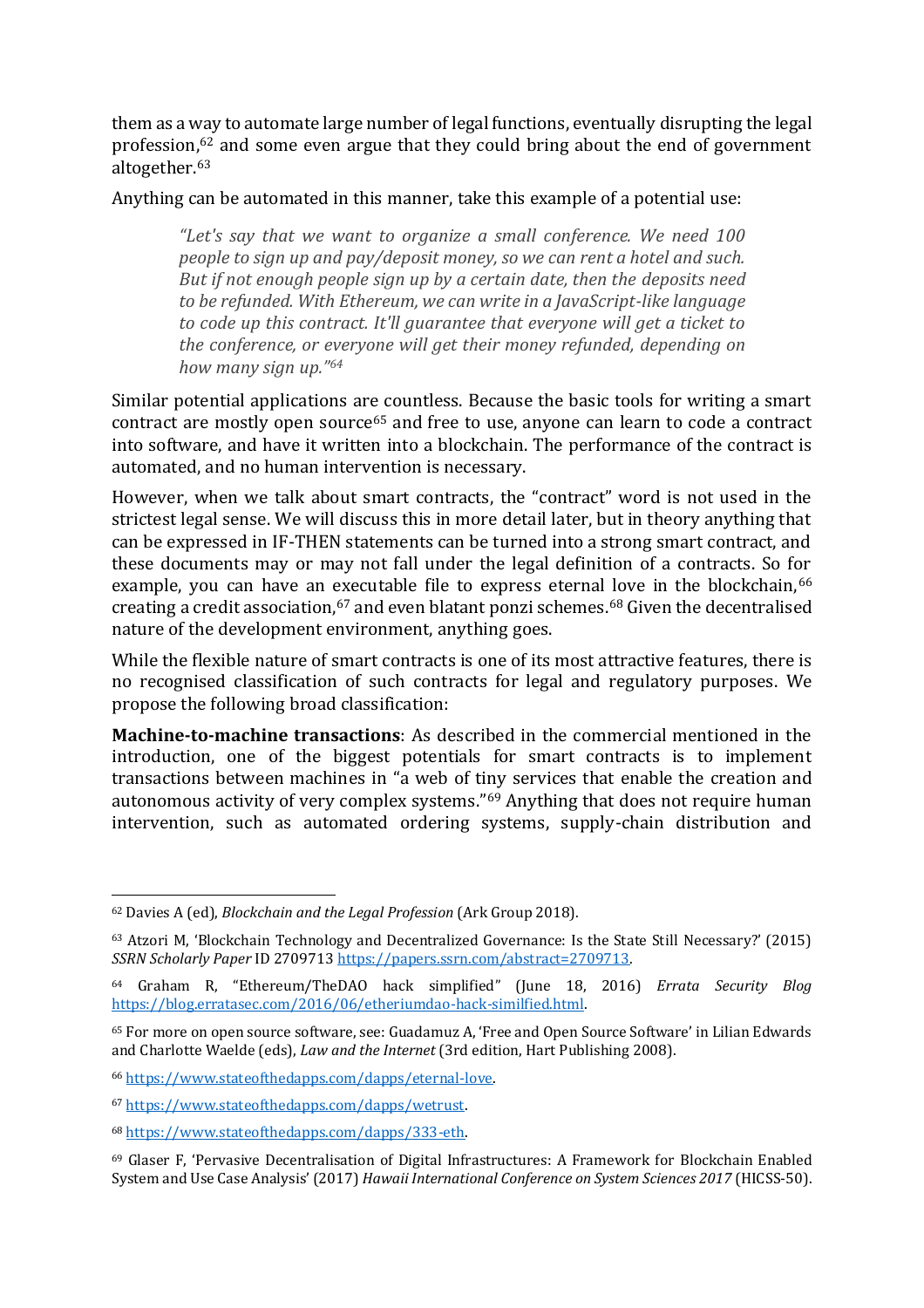tracking, and the management of IoT devices,<sup>70</sup> could be performed through smart contracts. While many of these transactions do not require strong smart contracts,<sup>71</sup> it has been postulated that the addition of open distributed ledgers enhances the potential of networked transactions as all records are public, and therefore parties in a supply chain do not need to maintain separate databases, but only one.<sup>72</sup>

**Cryptocurrency**: While this function is not exclusive of smart contracts, platforms such as Ethereum offer the possibility of users to create and deploy their own cryptocurrency. Through the use of a smart contract that contains a token, $73$  this can be distributed as a "coin", a tradeable and fungible currency.

**Crowdfunding**: Related to the use of tokens as coins, a popular development in smart contracts has been their use to crowdfund projects and startups, this is done through what is known as an initial coin offering (ICO).<sup>74</sup> An ICO is usually a token offered to members of the public by the entity interested in raising funds, and these pay for the token in return for some sort of participation in the project, be it by a licence to use software, a claim to an underlying asset, or a promise of participation in future profits.<sup>75</sup>

**Governance**: It is possible to use smart contracts to create an automated governance scheme that is run, organised, and enforced through code in what is known as a decentralised autonomous organisation (DAO).<sup>76</sup> There is no set model for a DAO, but the understanding is that all aspects of an organisation are coded into the smart contract, from financial transactions, to voting, and governance mechanisms.<sup>77</sup>

**Decentralised applications:** Better known as ÐApps, decentralised applications are pieces of software that are stored on the blockchain and run using smart contracts and tokens.<sup>78</sup> The applications are stored around the world in the computers connected to the platform's nodes.

<sup>70</sup> Huckle S and others, 'Internet of Things, Blockchain and Shared Economy Applications' (2016) 98 *Procedia Computer Science* 461.

<sup>71</sup> For example, supply chain automation has been in place for decades, see: Johnson ME and Whang S, 'E-Business and Supply Chain Management: An Overview and Framework' (2002) 11 *Production and Operations Management* 413.

<sup>72</sup> Christidis and Devetsikiotis, supra note [34.](#page-6-0) 

<sup>73</sup> [https://www.ethereum.org/token.](https://www.ethereum.org/token) 

<sup>74</sup> Rohr J and Wright A, 'Blockchain-Based Token Sales, Initial Coin Offerings, and the Democratization of Public Capital Markets' (2017) *SSRN Scholarly Paper* ID 3048104 [https://papers.ssrn.com/abstract=3048104.](https://papers.ssrn.com/abstract=3048104) 

<sup>75</sup> Zetzsche DA et al, 'The ICO Gold Rush: It's a Scam, It's a Bubble, It's a Super Challenge for Regulators' (2017) *UNSW Law Research Paper* No. 8[3 https://ssrn.com/abstract=3072298.](https://ssrn.com/abstract=3072298) 

<sup>76</sup> Chohan UW, 'The Decentralized Autonomous Organization and Governance Issues' (2017) *SSRN Scholarly Paper* ID 3082055 [https://papers.ssrn.com/abstract=3082055.](https://papers.ssrn.com/abstract=3082055) 

<sup>77</sup> Norta A, 'Creation of Smart-Contracting Collaborations for Decentralized Autonomous Organizations' in *Proceeding of the Perspectives in Business Informatics Research: 14th International Conference* (BIR 2015), pp 3-17.

<sup>78</sup> See an explanation here: [https://www.stateofthedapps.com/whats-a-dapp.](https://www.stateofthedapps.com/whats-a-dapp)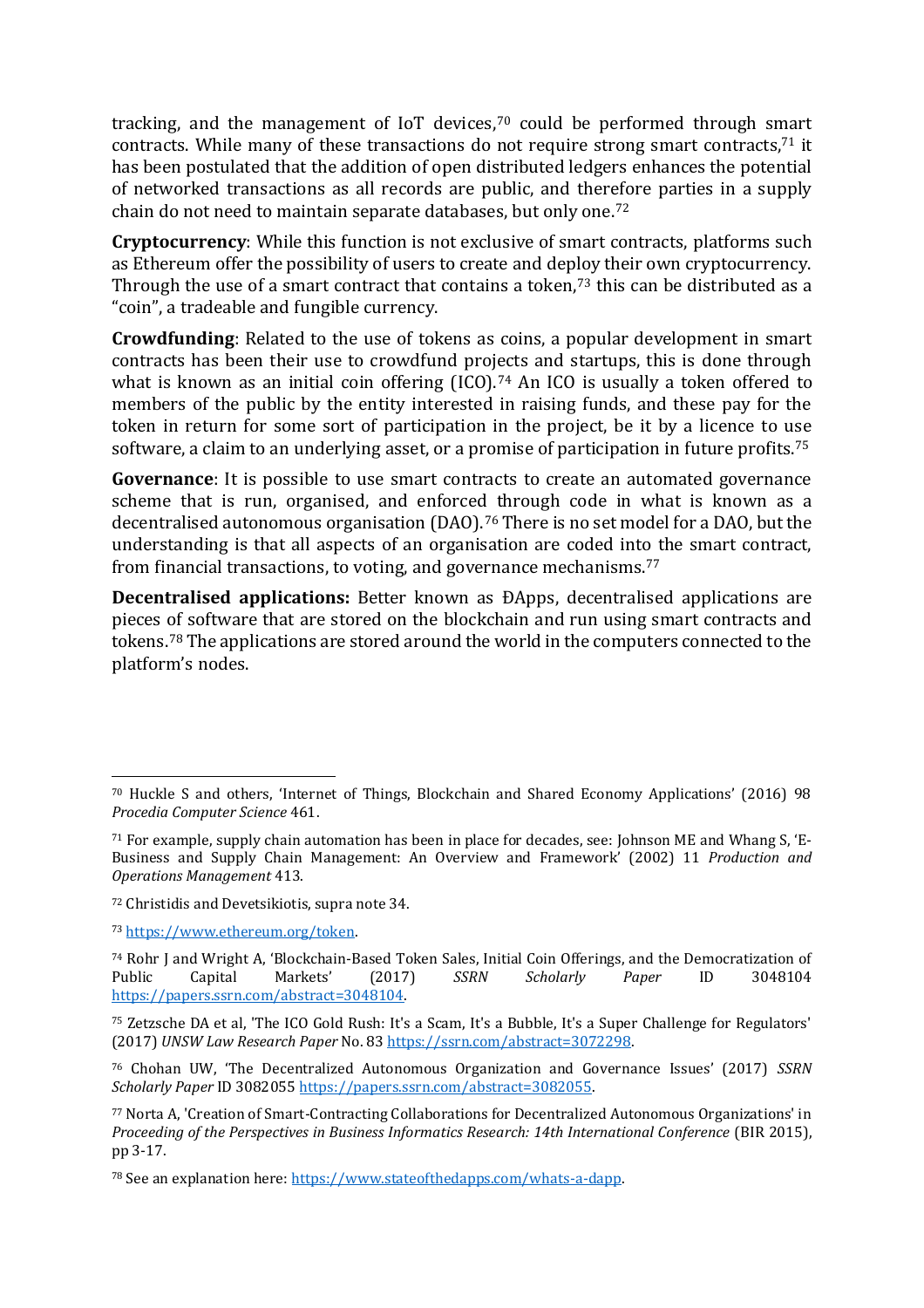<span id="page-13-0"></span>**Rights management:** An interesting proposal for smart contracts would be in the allocation of management of rights, for example, in copyright.<sup>79</sup> "Authors can publish works on the blockchain and then "use smart contracts to automate the control of who has access to their works and under which conditions<sup>"80</sup> and to obtain remuneration. There are various schemes doing this type of thing, an interesting one is SuperRare, which uses a smart contract platform to allow artist to release limited-edition artworks "tracked on the blockchain, making the art rare, verified and collectible."<sup>81</sup>

**Registries:** By using a blockchain as a method to record data in an immutable manner, there are proposals to use smart contracts to power registration systems. <sup>82</sup> Various systems that require registration services have been suggested as test cases for the technology, including land registries,  $83$  copyright registries,  $84$  and even the issuing of identity tokens. <sup>85</sup> These registries are different to other smart contracts because they rely on a registration authority, which make them more centralised than most other suggested implementation.

**Dispute resolution:** Finally, smart contracts could be used to intermediate disputes by providing an automated way to solve differences through code.<sup>86</sup> Online dispute resolution<sup>87</sup> already uses automated means to bring parties together, and by adding smart contracts written into a distributed ledger that allows immediate execution could be a way to mechanize many legal conflicts. The question remains of what happens when there is a conflict on the terms that are written into the contract, but that will be dealt with in the next section.

These are just some of the main categories of possible uses for smart contracts. Readers may see that many of these proposed uses are in early stage of planning and have not been fully deployed. This is a common characteristic of much of the literature dealing with blockchains in general, and smart contracts are no exception. While there are thousands of examples of smart contracts online, mainstream implementation remains minimal at the time of writing. To illustrate the point, A curated list of nearly three thousand ÐApps shows just over 75 thousand transactions per day, which is an average of 25 transactions per decentralised app. So, while the potential remains great, it is justified to question the relative low adoption levels.

<sup>79</sup> Bodó B, Gervais D and Quintais JP, 'Blockchain and Smart Contracts: The Missing Link in Copyright Licensing?' (2018) 26:4 *International Journal of Law and Information Technology*.

<sup>80</sup> Ibid.

<sup>81</sup> [https://superrare.co/about.](https://superrare.co/about) 

<sup>82</sup> Tran AB et al, 'Regerator: A Registry Generator for Blockchain', *CAiSE-Forum-DC* (2017).

<sup>83</sup> Rizzo P, 'Sweden Tests Blockchain Smart Contracts for Land Registry' (2016) *Coinbase*, [https://www.coindesk.com/sweden-blockchain-smart-contracts-land-registry/.](https://www.coindesk.com/sweden-blockchain-smart-contracts-land-registry/)

<sup>84</sup> Bodó, Gervais and Quintais, supra not[e 79.](#page-13-0) 

<sup>85</sup> Dunphy P and Petitcolas FAP, 'A First Look at Identity Management Schemes on the Blockchain' (2018) *arXiv* 1801.03294 [cs[\] http://arxiv.org/abs/1801.03294.](http://arxiv.org/abs/1801.03294)

<sup>86</sup> Koulu R, 'Blockchains and Online Dispute Resolution: Smart Contracts as an Alternative to Enforcement' (2016) 13 *SCRIPTed* 40.

<sup>87</sup> Katsh EE, Katsh ME and Rifkin J, *Online Dispute Resolution: Resolving Conflicts in Cyberspace* (John Wiley & Sons, Inc 2001), p34.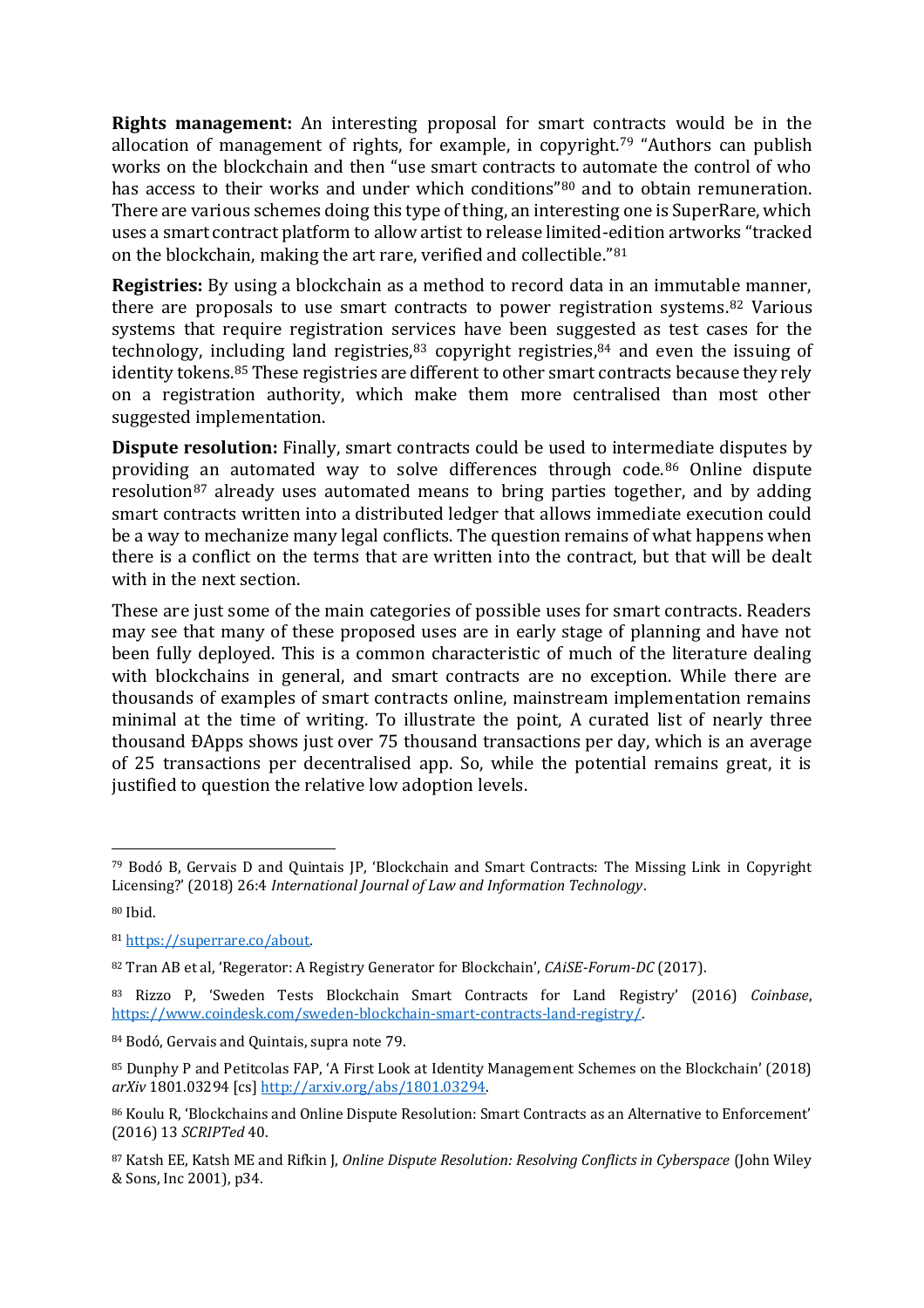Generally speaking, smart contracts run on *proof of work* blockchains, and as it was discussed earlier these can be resource-heavy, difficult to setup, slow, and expensive.<sup>88</sup> Another reason could be that smart contracts are still shrouded in legal uncertainty. The next section will look at the legal issues.

#### 3. A critical analysis of smart contracts

#### 3.1 Smart contracts are not contracts

The title of this section is purposefully controversial for a reason. It is at this point of the conversation that most articles dealing with smart contracts will move to deal with a legal aspect of the technology, assuming that smart contracts should be treated using similar rules that we use to analyse "dumb" analogue contracts. Therefore, we have legal analysis of aspects such as contract formation,  $89$  interpretation,  $90$  and force majeure,  $91$  just to name a few. The growing legal literature dealing with the technology has been covering almost every aspect of the phenomenon, $92$  and the main common denominator is to conclude that for the most part smart contracts are indeed binding legal agreements. While some researchers identify concerns and potential uncertainties with the application of existing law to the phenomenon,  $93$  others tend to be more optimistic, and herald a future where parties need not bother with monitoring execution and performance of the contract, as the machine will take care of everything.<sup>94</sup>

<span id="page-14-0"></span>However, there is a clear trend towards increasing scepticism of the application of traditional contract law to smart contracts. While some commentators have either been enthusiastic or neutral,<sup>95</sup> we can identify two sceptical positions when it comes to the technology. On the one hand, some argue that many of the apparent challenges by the technology are already addressed in contract law,<sup>96</sup> on the other hand, there are those who see smart contracts as not being related to traditional contracts at all.<sup>97</sup>

Nonetheless, with increasing question marks over the technology coming from existing analysis, it seems evident that the current legislative approach has been to take smart contracts at face value. After all, the few laws dealing with distributed cryptographic

<sup>88</sup> For a wider discussion of some issues, see: Guadamuz A, 'Is the blockchain hype over?' (2017) *Technollama Blog* [https://www.technollama.co.uk/is-the-blockchain-hype-over.](https://www.technollama.co.uk/is-the-blockchain-hype-over) 

<sup>89</sup> Durovic M and Janssen A, 'The Formation of Blockchain-Based Smart Contracts in the Light of Contract Law' (2018) 26 European Review of Private Law 753.

<sup>90</sup> Cannarsa M, 'Interpretation of Contracts and Smart Contracts: Smart Interpretation or Interpretation of Smart Contracts?' (2018) 26 European Review of Private Law 773.

<sup>91</sup> Tai ETT, 'Force Majeure and Excuses in Smart Contracts' (2018) 26 European Review of Private Law 787.

<sup>92</sup> Caria RD, 'The Legal Meaning of Smart Contracts' (2018) 26 European Review of Private Law 731.

<sup>93</sup> Giancaspro M, 'Is a "Smart Contract" Really a Smart Idea? Insights from a Legal Perspective' (2017) 33 Computer Law & Security Review 825.

<sup>94</sup> De Filippi and Wright, supra note [27](#page-5-1) at 81.

<sup>95</sup> Millard C, 'Blockchain and Law: Incompatible Codes?' (2018) 34 Computer Law & Security Review 843.

<sup>96</sup> Rohr JG, 'Smart Contracts and Traditional Contract Law, or: The Law of the Vending Machine' (2019) 67 Cleveland State Law Review 71.

<sup>97</sup> Millard C, 'Blockchain and Law: Incompatible Codes?' (2018) 34 Computer Law & Security Review 843.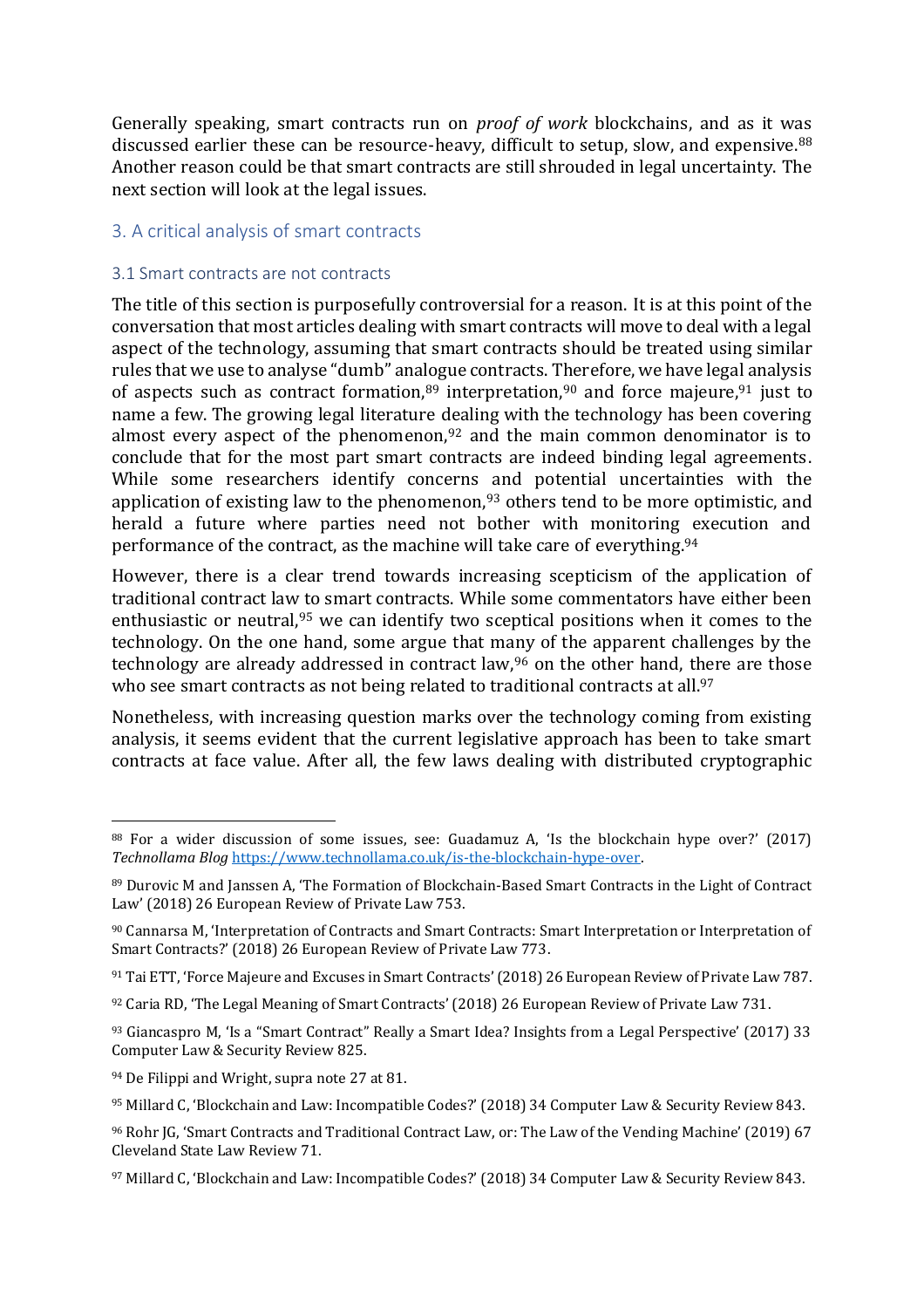agreements specifically declare that a contract should not be declared invalid just because it is a smart contract.

There are many reasons why smart contracts are not contracts, and we should start treating them as something else. The problem is that the technology, as it currently exists, has features that make it incompatible with what we understand as a contract, to the extent that it may be impractical to even consider them in this light. This is not to mean that they cannot be contracts, ostensibly there are already non-cryptographic smart contracts in existence, <sup>98</sup> but that for all intents and purposes they should not be.

The first challenge is that, as a matter of fact, many so-called smart contracts are anything but, and the intention of the drafting parties is not to enter into a contract. While we have set out a few commonalities to what is considered a smart contract, the distributed nature of the developing environment means that there is little or no standardisation, and therefore there may be a very large number of self-executing code written in a blockchain that may not be intended to have a binding nature in the legal sense.

Given the technical definition that is at the centre of this article, namely that a smart contract is a set of instructions written in a programming language into a blockchain, then some of these instructions could fit under the definition of a contract if the intention fulfils contractual formation formalities, but some may not. There are various uses for the technology that are clearly not intended as such, and their functionality is to provide a non-contractual service. For example, some existing code fulfils mere functions, such as time-stamping, notarising documents, creating a token, and creating a random number generator, just to name a few.<sup>99</sup> On the other hand, some code is clearly designed to act as a contract by describing something akin to legal obligations, such as using code to express a software licence,  $100$  or an agreement to charge fees.  $101$  The intention of the parties, and the way the code is written, will be the key of whether the code should be read as a legal contract. One could argue that all strong smart contracts are contracts in the legal sense as they set out enforceable obligations in code,<sup>102</sup> but this would lead to giving validity to electronic documents that are not intended to have that effect, so we will assume that each contract has to be analysed on a case by case basis.

Even if the contract is intended by the parties to be akin to a traditional paper contract, there is a problem with the assumption that all types of agreements can be conducted in a cryptographically secure manner. This is perhaps the most salient problem with agreements that that are connected to tangible goods or represent real services. Strong smart contracts operate better in a fully digital environment, where cryptocurrency funds can be immediately released as payment in exchange for digital goods or services, made possible through the tokenisation of items. But this becomes extremely difficult when real goods and services are involved, because the self-executing characteristic of

<sup>98</sup> Sandholm T, Lesser VR, 'Issues in automated negotiation and electronic commerce: Extending the contract net framework' (1995) *Proceedings of the First International Conference on Multiagent Systems* 12.

<sup>99</sup> Some of these functional uses can be found here: [https://ethereum.stackexchange.com/questions/2940/where-can-i-find-some-solidity-smart-contract](https://ethereum.stackexchange.com/questions/2940/where-can-i-find-some-solidity-smart-contract-source-code-examples)[source-code-examples](https://ethereum.stackexchange.com/questions/2940/where-can-i-find-some-solidity-smart-contract-source-code-examples)

<sup>100</sup> See[: https://www.apriorit.com/dev-blog/557-ethereum-smart-contract-licensing.](https://www.apriorit.com/dev-blog/557-ethereum-smart-contract-licensing) 

<sup>101</sup> See[: https://github.com/ethereum/dapp-bin/tree/master/standardized\\_contract\\_apis.](https://github.com/ethereum/dapp-bin/tree/master/standardized_contract_apis)

<sup>102</sup> While not specified, this broad view can be implied here: Geiregat S, 'Cryptocurrencies Are (Smart) Contracts' (2018) 34 *Computer Law & Security Review* 1144.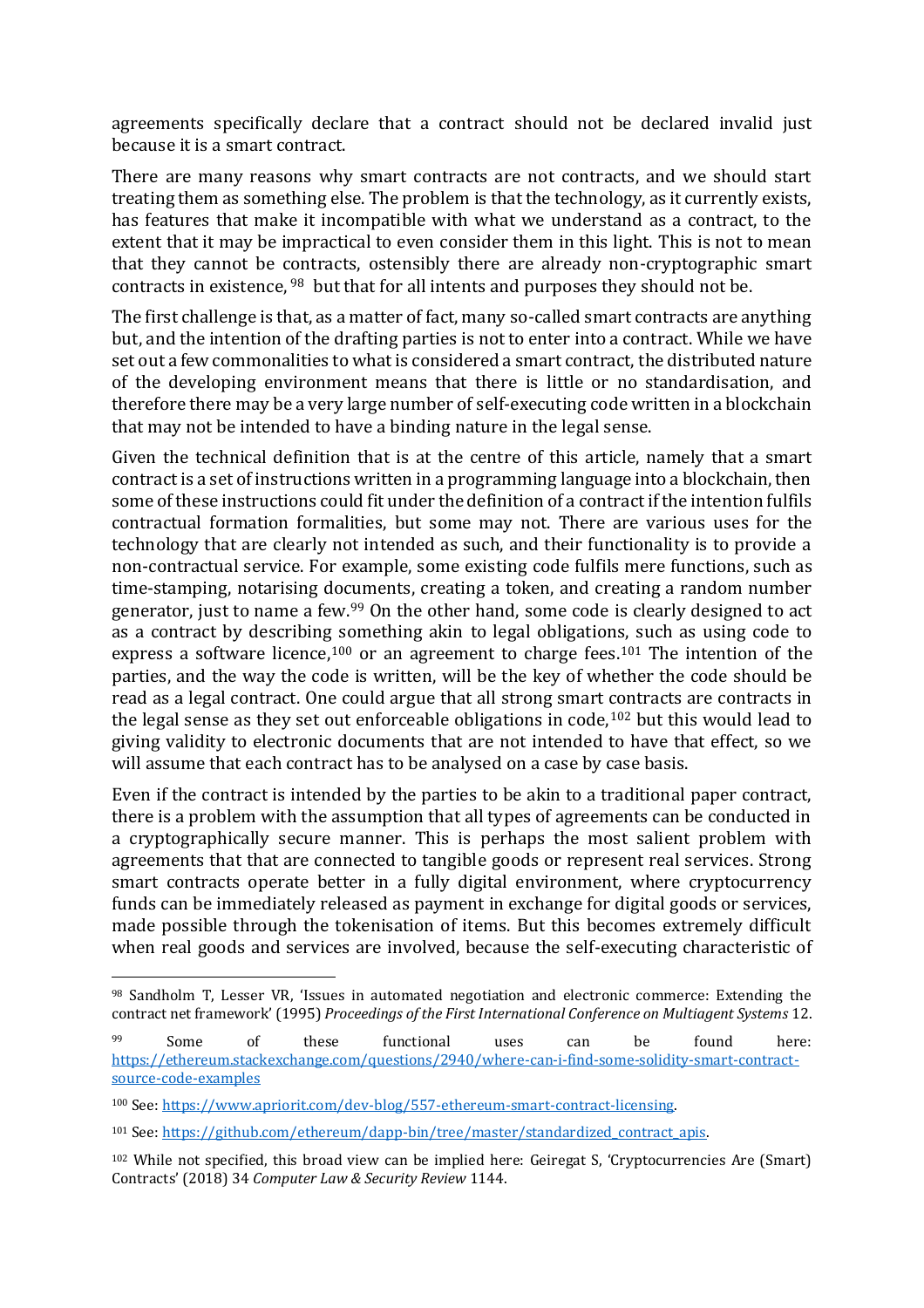smart contracts, which is one of its most important selling points, can only work if there is a direct link between the physical goods and the digital code.

Take one of the advertised uses for smart contracts, their use in transfer of property. In principle, the use of a smart contract for such an operation seems appealing, as it would provide an immutable record of the transaction, but the problem is precisely that the contract does not know whether there has been an actual transfer of property, it just operates with the data that has been entered into the blockchain, the person making the input could lie. So, we are back to trusting an intermediary, which sort of defeats the purpose. Developer Jimmy Song describes this problem:

*"There is an intractable problem in linking a digital to a physical asset whether it be fruit, cars or houses at least in a decentralized context. Physical assets are regulated by the jurisdiction you happen to be in and this means they are in a sense trusting something in addition to the smart contract you've created. This means that possession in a smart contract doesn't necessarily mean possession in the real world and suffers from the same trust problem as normal contracts. A smart contract that trusts a third party removes the killer feature of trustlessness."<sup>103</sup>*

So until we can find ways of accurately describing reality in digital form in a manner that can be read by a smart contract (the so-called Oracle Problem),<sup>104</sup> then most smart contracts will be mostly useful only for digital goods.

Another reason not to look at smart contracts from a legal perspective is that they are purposefully designed to disrupt the legal profession, at least in accordance to many proponents, and the intention is to have systems that will not necessitate any legal analysis, and any sort of recourse or oversight will be a thing of the past.<sup>105</sup> There is a considerable libertarian streak to some of the cryptocurrency circles, and the blockchain is often offered as a technology that will change governance as we know it, and it may even lead to the destruction of the state altogether.<sup>106</sup> In the words of Nick Szabo:

*"Trust-minimized rules are new & in many ways will be vastly superior to what trusted but often not so trustworthy kings, judges, legislatures or regulators have concocted. Trust-minimized code will bring reality to the constitutional ideal "a government of laws & not of men."<sup>107</sup>*

Smart contracts become a new jurisdiction, a technical realm where enforcement becomes a question of the past, and where being in control of a good smart contract will be "99% of the law".<sup>108</sup> This will bring about a lawyerless utopia of code where users

 $\overline{a}$ 

<sup>108</sup> [https://twitter.com/NickSzabo4/status/1051606530108190720.](https://twitter.com/NickSzabo4/status/1051606530108190720) 

<sup>103</sup> Song J, "The Truth about Smart Contracts", (2018) *Medium*, [https://medium.com/@jimmysong/the](https://medium.com/@jimmysong/the-truth-about-smart-contracts-ae825271811f)[truth-about-smart-contracts-ae825271811f.](https://medium.com/@jimmysong/the-truth-about-smart-contracts-ae825271811f)

<sup>104</sup> For a good explanation of Oracles in smart contracts, see: [https://medium.com/@DelphiSystems/the](https://medium.com/@DelphiSystems/the-oracle-problem-856ccbdbd14f)[oracle-problem-856ccbdbd14f.](https://medium.com/@DelphiSystems/the-oracle-problem-856ccbdbd14f)

<sup>105</sup> Orcutt M, 'Hate lawyers? Can't afford one? Blockchain smart contracts are here to help' (2018) *MIT Technology Review*, [https://www.technologyreview.com/s/612748/hate-lawyers-cant-afford-one](https://www.technologyreview.com/s/612748/hate-lawyers-cant-afford-one-blockchain-smart-contracts-are-here-to-help/)[blockchain-smart-contracts-are-here-to-help/.](https://www.technologyreview.com/s/612748/hate-lawyers-cant-afford-one-blockchain-smart-contracts-are-here-to-help/) 

<sup>106</sup> Atzori, supra not[e 63.](#page-11-0) 

<sup>107</sup> [https://twitter.com/NickSzabo4/status/1055168586434535424.](https://twitter.com/NickSzabo4/status/1055168586434535424)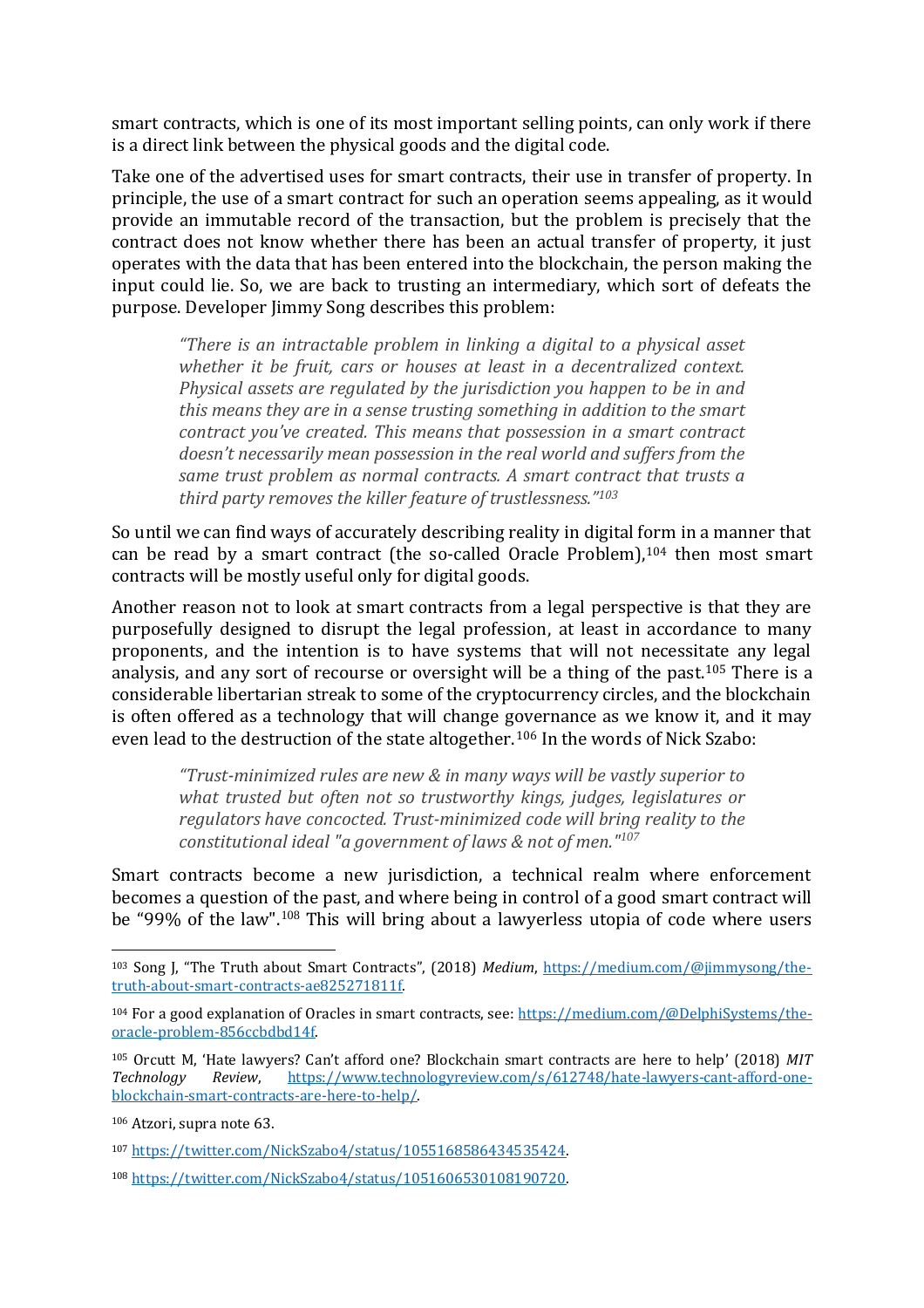program obligations into computer programs without the intention of ever seeing a court of law.

But the main challenges are brought by the blockchain itself, the very same feature that makes strong smart contracts supposedly so appealing. These characteristics are the distributed and immutable nature of this technological solution. These issues are not present in non-cryptographic automated contracts, the distributed ledger technology carries an entirely different dimension to the potential pitfalls encountered by these types of documents. We will now look at the problems presented by these two features.

#### 3.2 The problem with immutability

The main concern is that distributed ledger technology, as understood generally by the Nakamoto definition, contains a requirement of immutability, the blockchain cannot be changed, it is tamper-free, and whatever is written into it cannot be changed or censored. This means that whatever smart contract is written into this ledger will also be immutable, making it difficult (if not impossible) to change the code.

To better understand this, one must understand how the blockchain is immutable from a technical perspective. Smart contracts are considered immutable because of something called a hash. Roughly speaking, a hash function is a mathematical operation that can produce a unique output depending on the input; you can take some text, turn it into numbers, and then apply a formula (the hash function) that will produce a unique number (the hash value). If you changed the original text, then the resulting number would not match the hash value. <sup>109</sup> Blockchains consist of blocks of transactions that are chained together by appending the hash of the previous transaction to the next, making it impossible to change, and therefore tamper-free.

While this feature is extremely useful when it comes to verifiability of data, it has the problem that once written, it cannot be changed, hence the immutable element. It must be said that there are circumstances in which there can be changes, but we will deal with those later, for now we can assume that for all intents and purposes the blockchain is immutable. If everything works well, then this feature makes it easy to trust the information entered into the blockchain. But the opposite is true, if you enter wrong data or information into the ledger, then it cannot be amended. This means that smart contracts are practically set in stone, as the technical robustness fails to take into account the complexity of real contracts, where the social element is often as important, if not more, than the formal elements written into the document.<sup>110</sup>

The problems that arise from perpetuating errors in code are not just abstract possibilities, this has already happened several times. The most famous case is that of the Ethereum Decentralized Autonomous Organization (DAO). As the name indicates, the objective of this application is to use smart contracts to help in the operation of decentralized organizational governance, in their words, it "leverages smart contracts on the Ethereum blockchain so that anyone, anywhere in the world can be empowered to participate."<sup>111</sup> The DAO operates as a facilitator for smart contracts, and also as a

<sup>109</sup> Here is a good video explaining hash functions and values [https://youtu.be/2BldESGZKB8.](https://youtu.be/2BldESGZKB8) 

<sup>110</sup> Levy K, 'Book-Smart, Not Street-Smart: Blockchain-Based Smart Contracts and The Social Workings of Law' (2017) 3 *Engaging Science, Technology, and Society* 1-15.

<sup>111</sup> [https://www.crunchbase.com/organization/the-dao#section-overview.](https://www.crunchbase.com/organization/the-dao#section-overview)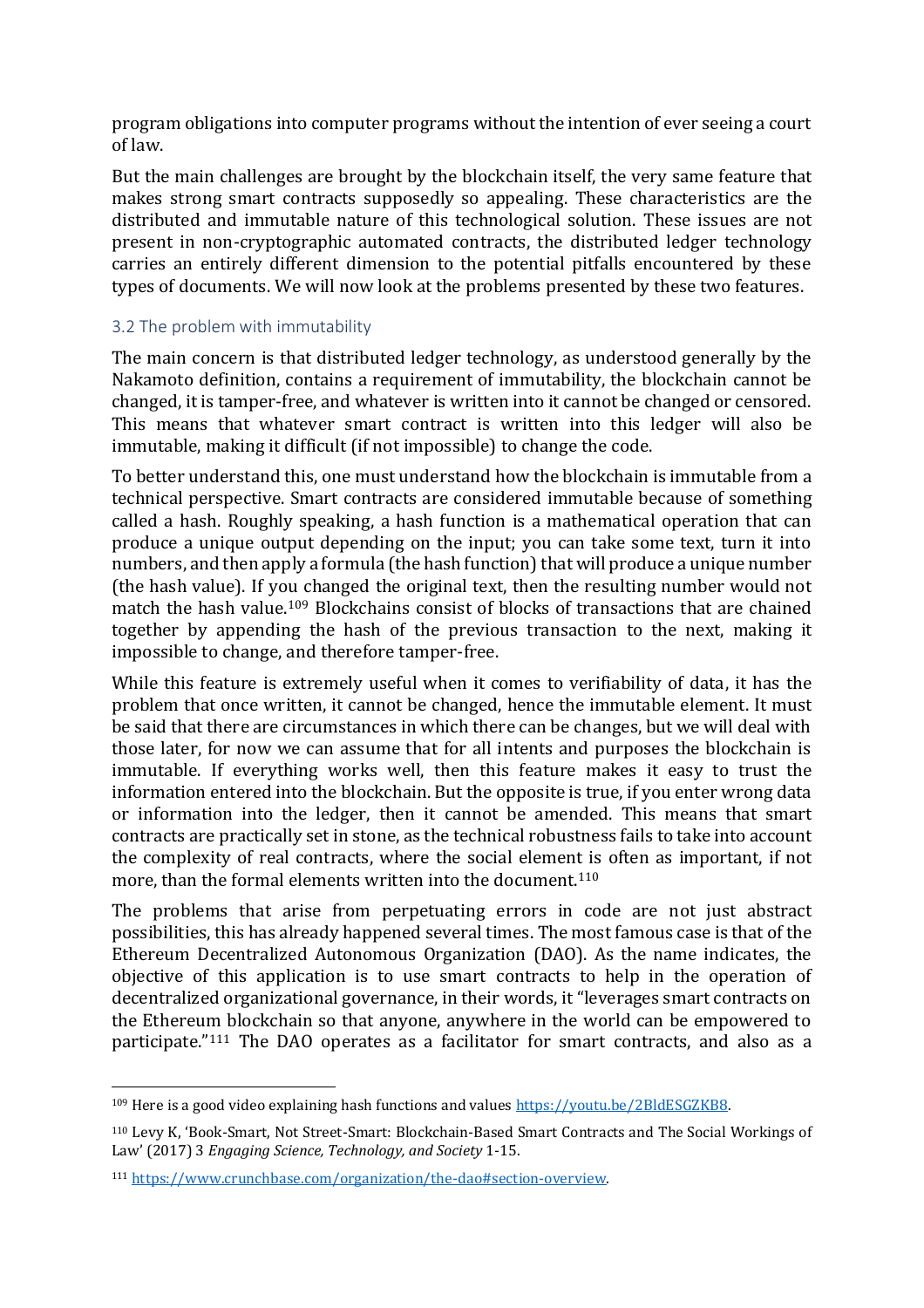governance structure for shared resources. Imagine that you have a startup that wants to hire help quickly and efficiently in order to scale operations. Currently, you have to negotiate with each contractor individually, and this takes time and money. With the DAO, you would pay ether (ETH) into the DAO, and at the same time you set terms and conditions of what you want the contractors to do, while the ETH is held securely. The contractors participating in the DAO define the parameters of their contract in code (business model, payment, operational parameters), if the contractor code meets the DAO code, then there is an autonomous smart contract formed, upon completion of which the DAO releases payment. Those who support the DAO receive voting rights in the shape of DAO tokens, as well as possible dividends in the shape of ether. The DAO is ruled by the voting performed by those participating in the system, making it a completely decentralized governance model.

The problem started in June 2016 with a small bug in the DAO code. The DAO operates as a public pool of funds holding several millions of dollars' worth in Ether, and only those participating in the scheme, or those completing contracts, can withdraw funds according to the pre-established terms of their participation. Using the pool analogy, you can imagine several hoses being fed by the pool, each with a tap that opens and closes using pre-defined conditions. But there was a bug in the code that allowed malicious participants to call recursive functions upon the closing of a transaction that allowed the tap to remain open, and in theory it would let them drain the entire pool. This is precisely what happened, and hackers exploited the bug and were able to drain 3.6 million ETH from the DAO common fund.<sup>112</sup> It is indicative of the technical nature of smart contracts that this error was not solved by legal means, the developers and maintainers decided to "fork" the code, which resulted in an entirely new version of the DAO without the bug, and therefore where the "theft" had never taken place, a technical way to turn back time.<sup>113</sup> Forking in the software sense means a split in development, it is to take a project's source code and begin a separate development altogether, creating a fork in the code. While the original code remains, all future instances of the software will use the new code.<sup>114</sup>

It may be easy to underestimate the importance of this fork. The practical result was that there were two Ethereum implementations in existence, one with the DAO funds stolen, and one where the bug was fixed, and therefore the syphoning never took place. The original code was renamed "Ethereum Classic", <sup>115</sup> and the forked version became plain Ethereum. This is probably the single most important decision made by any smart contract developer, and it is one that continues to have serious repercussions for the claim that smart contracts and blockchains are immutable. While this is technically true, evidenced by the fact that the original Ethereum still exists and cannot be easily changed, we are presented with an example where developers intervene to change the code. Immutability is therefore dependent entirely on the will of the platform developers, and

<sup>112</sup> Thomson C, 'The DAO of ETHEREUM: Analyzing the DAO hack, the Blockchain, Smart contracts, and the Law' (2016) Medium[, https://medium.com/blockchain-review/the-dao-of-ethereum-e228b93afc79.](https://medium.com/blockchain-review/the-dao-of-ethereum-e228b93afc79)

<sup>113</sup> The fork announcement can be found here: [https://blog.ethereum.org/2016/06/17/critical-update-re](https://blog.ethereum.org/2016/06/17/critical-update-re-dao-vulnerability/)[dao-vulnerability/.](https://blog.ethereum.org/2016/06/17/critical-update-re-dao-vulnerability/)

<sup>114</sup> See: Robles G, González-Barahona JM, 'A Comprehensive Study of Software Forks: Dates, Reasons and Outcomes', *The Eighth International Conference on Open Source Systems* (OSS 2012), [https://flosshub.org/sites/flosshub.org/files/paper\\_0.pdf.](https://flosshub.org/sites/flosshub.org/files/paper_0.pdf)

<sup>115</sup> [https://en.wikipedia.org/wiki/Ethereum\\_Classic.](https://en.wikipedia.org/wiki/Ethereum_Classic)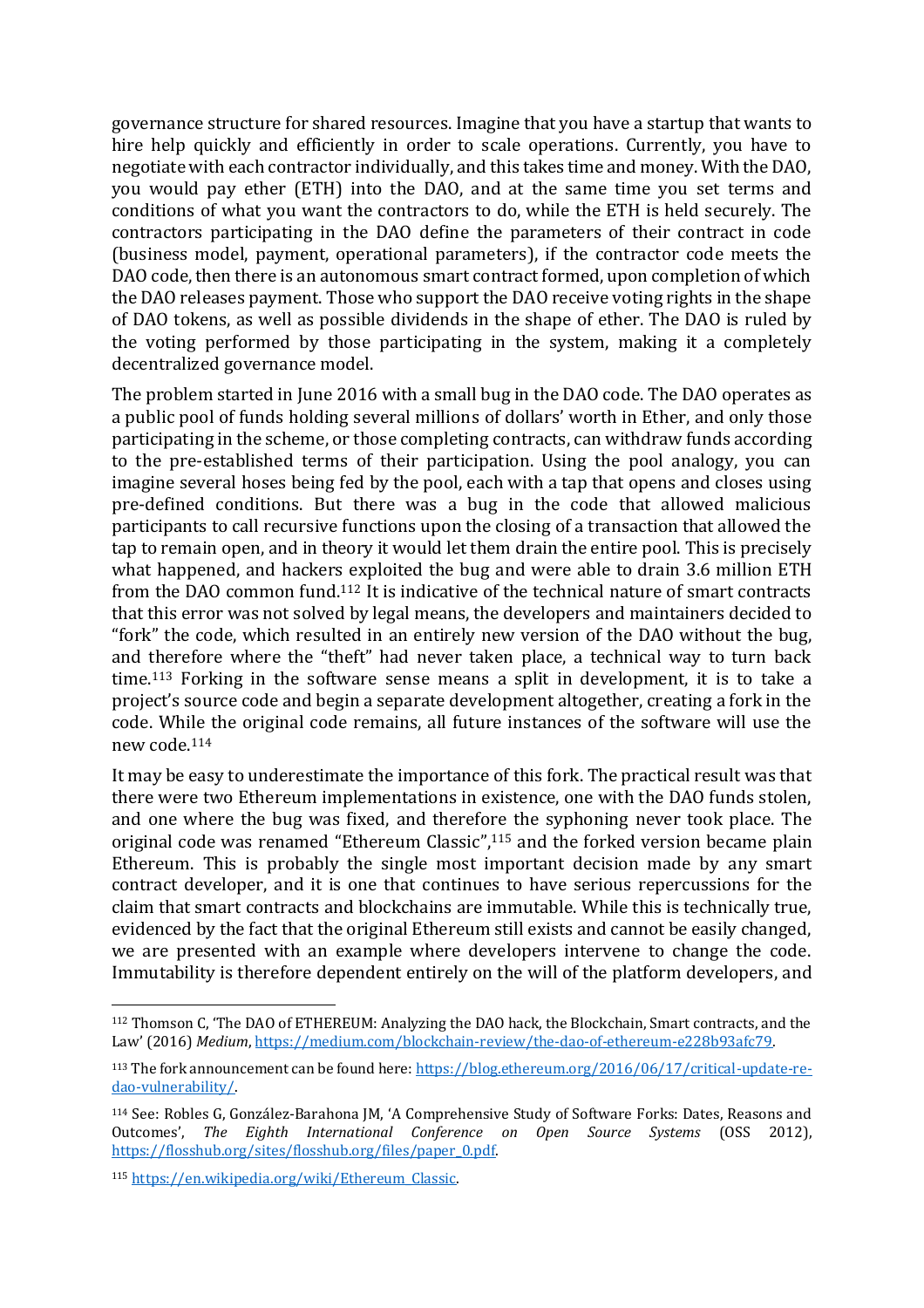everything that is written into a blockchain, including smart contracts, are entirely dependent on the decisions made by those in control of the code. Smart contract therefore become a matter of governance, and not of contract law.

To reinforce this, there have been other high-profile errors in which developers did not intervene, displaying once more the power that the platforms have. On November 2017, a bug in a multi-signature smart contract for an Ethereum-based wallet resulted in the freezing of \$280 million USD in ether at the time. As the code is immutable and written in the blockchain, there was no other way of unlocking the funds other to change the blockchain and re-write history.<sup>116</sup> In stark contrast with the DAO theft, where the community decided to fork the code to fix the bug that allowed funds to be taken out, in the case of the Parity wallet there has not been a similar technical solution, and at the time of writing the funds remain frozen and no legal action has been forthcoming. In fact, the Parity wallet team have released a statement apologizing to the community for the bug and claiming that they are still committed to developing in the Ethereum environment.<sup>117</sup> It is a testament of the reliance of the community on developers that there has not been any legal action taken so far, even though this error involved considerable amounts of money. The community seems intent on carrying on despite the problems. The immutable code prevailed, and future implementations of the Parity Wallet code had to be re-written without the bug, but the existing error was not or forked, and therefore still remains.

Bugs and backdoors<sup>118</sup> in contracts are exceedingly common, with one report placing the figure at about 25% of all smart contracts having some sort of error,<sup>119</sup> while another study analysed 19,366 Ethereum-based smart contracts, and found that 44% of them contained some sort of bug.<sup>120</sup> As a lot of code is shared between contracts, the same error can often be replicated to multiple documents, for example, a bug on transaction orders was found in 15% of all Ethereum contracts.<sup>121</sup> As David Gerard said: "there are endless guides to writing a secure smart contract for Ethereum, but most Ethereum contracts ignore them, with the obvious consequences."<sup>122</sup>

And these figures are only about unintentional bugs, it is possible for coders to purposefully build a contract with flaws so that all funds are removed from a wallet, <sup>123</sup> or

l

<sup>116</sup> Thomson I, 'Parity calamity! Wallet code bug destroys \$280m in Ethereum' (2017) *The Register*, [https://www.theregister.co.uk/2017/11/07/parity\\_wallet\\_destroys\\_280m\\_ethereum/.](https://www.theregister.co.uk/2017/11/07/parity_wallet_destroys_280m_ethereum/)

<sup>117</sup> Statement here: [https://www.parity.io/our-commitment-to-ethereum-and-a-decentralised-future/.](https://www.parity.io/our-commitment-to-ethereum-and-a-decentralised-future/)

<sup>118</sup> A backdoor is a bug, often intentional, that allows Unauthorised access. For example of a smart contract backdoor, see: [https://medium.com/unchained-reports/bancor-unchained-all-your-token-are-belong-to](https://medium.com/unchained-reports/bancor-unchained-all-your-token-are-belong-to-us-d6bb00871e86)[us-d6bb00871e86.](https://medium.com/unchained-reports/bancor-unchained-all-your-token-are-belong-to-us-d6bb00871e86) 

<sup>119</sup> Sedgwick K, '25% of All Smart Contracts Contain Critical Bugs' (2018) *Bitcoin News*, [https://news.bitcoin.com/25-of-all-smart-contracts-contain-critical-bugs/.](https://news.bitcoin.com/25-of-all-smart-contracts-contain-critical-bugs/)

<sup>120</sup> Olickel H, 'Why Smart Contracts Fail: Undiscovered bugs and what we can do about them' (2016) *Medium*, [https://medium.com/@hrishiolickel/why-smart-contracts-fail-undiscovered-bugs-and-what](https://medium.com/@hrishiolickel/why-smart-contracts-fail-undiscovered-bugs-and-what-we-can-do-about-them-119aa2843007)[we-can-do-about-them-119aa2843007.](https://medium.com/@hrishiolickel/why-smart-contracts-fail-undiscovered-bugs-and-what-we-can-do-about-them-119aa2843007) 

<sup>121</sup> Ibid.

<sup>122</sup> Gerard, supra note [39.](#page-7-0) 

<sup>123</sup> Demolino et al, supra note [130.](#page-21-0)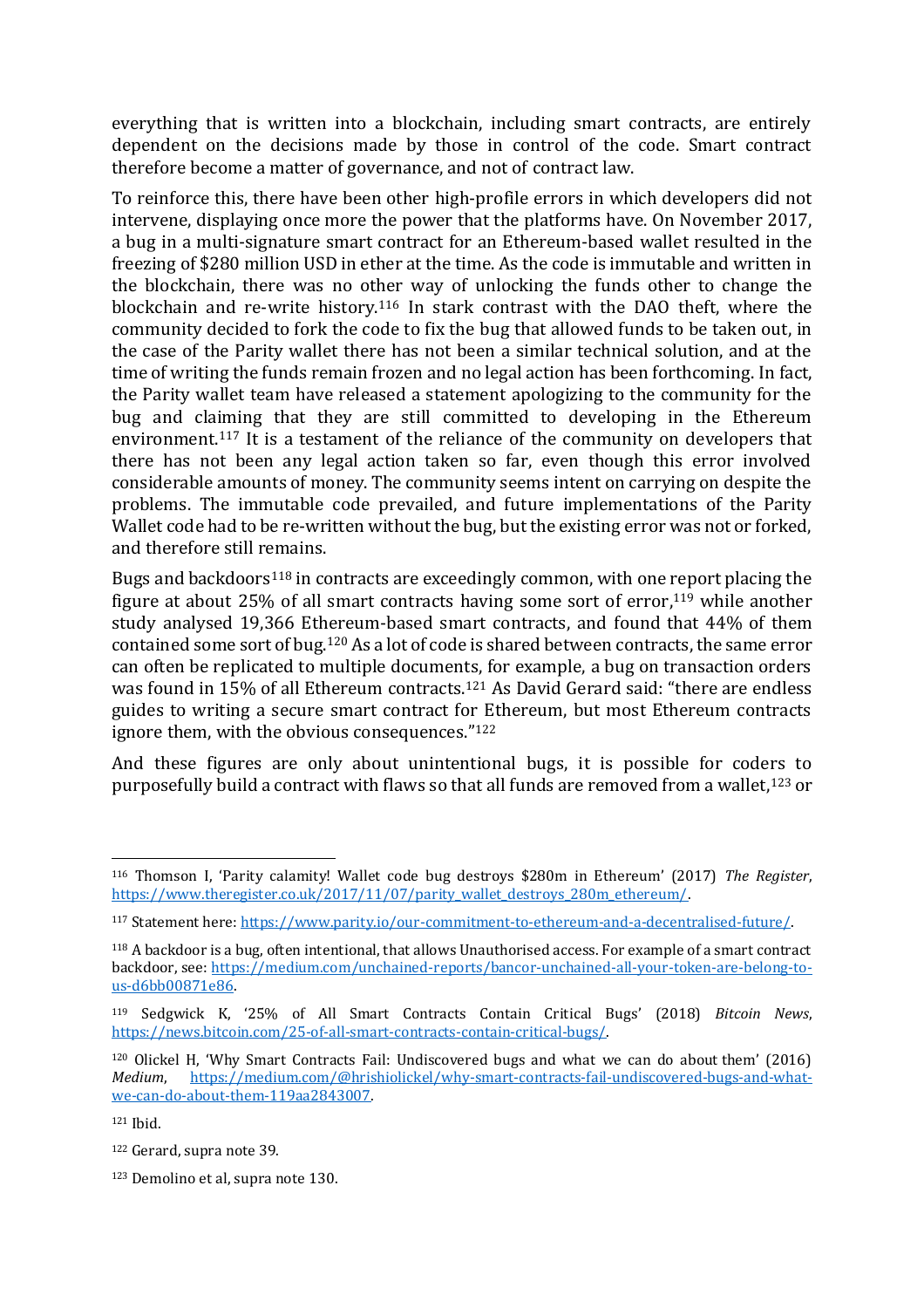to create a contract that operates intentionally as a pyramid scheme, with a bug that allows funds to be taken outside of the original parameters.<sup>124</sup>

Having so many errors and mistakes in immutable code has been one of the most salient and discussed aspects of smart contracts. This is where it is tempting to talk about the will of the parties, error, mistake, frustration, and the enforcement of contractual obligations set out in code.<sup>125</sup> Experience with non-cryptographic automated contracts in the past lead us to believe that the contract law is in general quite well prepared to handle many of the issues that could arise from the performance and enforcement of a contract that contains an error, and that there may not be liability arising from an honest mistake that makes it impossible for the parties to perform the contract as originally drafted.<sup>126</sup> There is extensive case law dealing with such cases in various jurisdictions<sup>127</sup> and one could think that there is no reason why such rules would not apply to strong smart contracts either.

But the immutable element makes such strict legal considerations almost moot. When presented with a situation such as the Parity Wallet, we are witnessing some bugs that could frustrate the performance of a contract, and this may arise from an honest technical error, but there is nothing that could remedy such a situation from a legal perspective. There may not be a party to sue, and even if a court examined the circumstances and agreed that there had been an obvious error, the court may be powerless to make any changes, or to redress the situation. Immutable self-executing code cannot be taken to court.

We could then be in the presence of an alternative legal space where "parties can transact outside of the legal system".<sup>128</sup> While a party may want to obtain redress, it would be technically impossible to do so. The contract itself is code written in a distributed ledger, with a set of instructions that are meant to be executed by a machine without human intervention. If such an interaction cannot be modified by external factors, then enforcement would not be a viable solution, and may not even be possible.

While smart contracts could make a number of transactions cheaper and more efficient, parties will have to consider that redress in the face of bugs and errors could render the contract inoperable. In a recent speech on the subject of financial technology, Lord Hodge of the UK Supreme Court made the following comments accepting the challenges of these new technical realities:

*"But the law has to address how to provide a remedy if contractual consent has been vitiated, for example, by misrepresentation or fraud. Smart contracts are self-executing as the terms of the agreement between a buyer and a seller are written into lines of code which exist in a blockchain. When the coded conditions are met, a product is released or a payment* 

<sup>124</sup> Szilágyi P, 'How to PWN FoMo3D, a beginners guide' (2018) *Reddit r/ethereum*, [https://www.reddit.com/r/ethereum/comments/916xni/how\\_to\\_pwn\\_fomo3d\\_a\\_beginners\\_guide/.](https://www.reddit.com/r/ethereum/comments/916xni/how_to_pwn_fomo3d_a_beginners_guide/)

<sup>125</sup> See for example: Raskin, supra not[e 23](#page-5-0) at 328.

<sup>126</sup> Giancaspro, supra note [93.](#page-14-0)

<sup>127</sup> See Davis Contractors Ltd v Fareham Urban District Council [1956] UKHL 3 regarding frustration, and Raffles v Wichelhaus [1864] EWHC Exch J19 with regards to error.

<sup>128</sup> Mik E, 'Smart Contracts: Terminology, Technical Limitations and Real World Complexity' (2017) 9 Law, Innovation and Technology 269.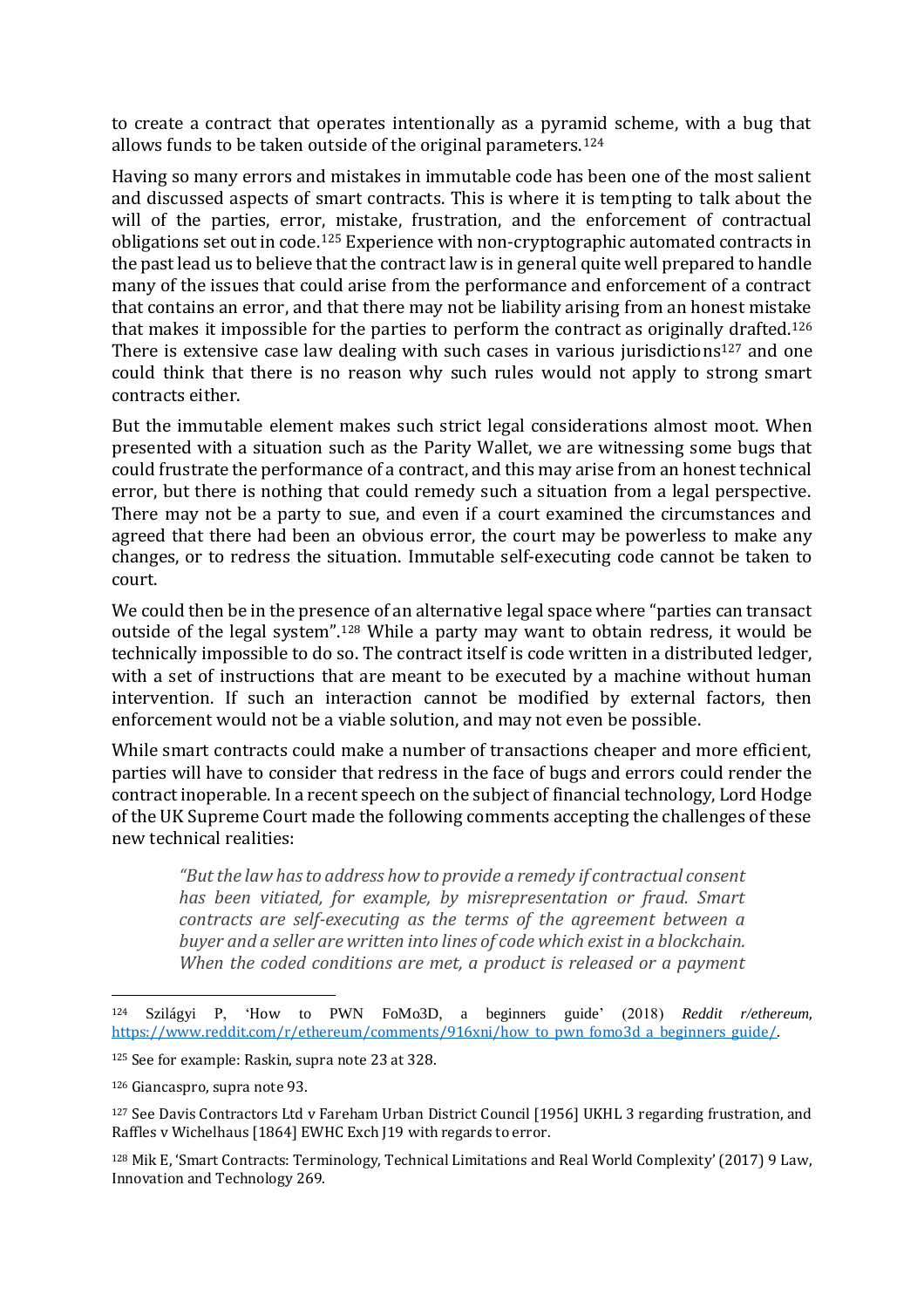*made. No-one, including a court, can stop the performance of a smart contract. The courts will not be able to cancel the performance of the contract. But a remedy may lie in the law of unjust enrichment in both common law and civil law jurisdictions to compel the parties to re-transfer the property or money which was the subject of the transaction." 129*

It is interesting that the legal establishment already recognises that self-executing contracts may fall outside of the legal judicial powers to enforce, and Lord Hodge may be unto something with the proposed solution of looking at redress directly to the parties through unjust enrichment, and not through contract law as such. But there is one more feature of smart contracts that could even frustrate such a strategy, and it is the potential of anonymity, particularly with some contracts that could be part of a larger pool of resources, such as the DAO. The party benefiting from the mistake could not be easily identifiable, and then we would be back to having an unenforceable document that cannot be the subject of legal action.

It must be said that the above is a feature, not a bug. As we have seen, some of the most vocal proponents for strong smart contracts envisage an arrangement that sits outside of the traditional legal system of courts and lawyers. The immutable nature of distributed ledgers is precisely designed to frustrate legal intervention. The existence of smart contracts as a techno-anarchy without laws and judges, only code, may not sit well with many, and in fact it could even dissuade some parties from attempting to adopt the technology. Given the likelihood that something will go wrong due to an error, the absence of legal enforcement would become a risk-factor to take into account when looking at the viability of contracts written into immutable public ledgers.

#### 3.3. The problems of decentralisation

 $\overline{a}$ 

<span id="page-21-0"></span>This brings us the second relevant characteristic of smart contracts, and that is the fact that they are distributed. What this means is that in a public and trustless blockchain, a smart contract is not run exclusively by the parties in a contract, but would be executed by the network of nodes that maintains the blockchain. In other words, the contract would be executed by "the network of miners who reach consensus on the outcome of the execution and update the blockchain accordingly." <sup>130</sup> While this may seem like a technical detail on the surface, sort of in the same way that the Internet itself is a "network of networks", this aspect can be one of the most relevant features of this type of smart contracts from a formal perspective, as the contract does not exist if there is no network to verify the transactions.

Most smart contracts nowadays rely on platforms such as Ethereum. While it is possible to have a private blockchain, the main appeal of decentralised databases using proof of work is the use of an open source, distributed ledger that is maintained by thousands of nodes, and where transactions are verified by miners. The miners are the most important part of this scheme, as they perform the mathematical calculations required for the contract to be performed. The incentive of these actors to perform such verifications is

<sup>129</sup> Lord Hodge, *Financial Technology: Opportunities and Challenges to Law and Regulation*. Speech at the East China University of Political Science and Law, Shanghai, China (October 2018), [https://www.supremecourt.uk/docs/speech-181026.pdf.](https://www.supremecourt.uk/docs/speech-181026.pdf) 

<sup>130</sup> Delmolino et al. *Step by step towards creating a safe smart contract: lessons and insights from a cryptocurrency lab* (2015) [https://eprint.iacr.org/2015/460.pdf.](https://eprint.iacr.org/2015/460.pdf)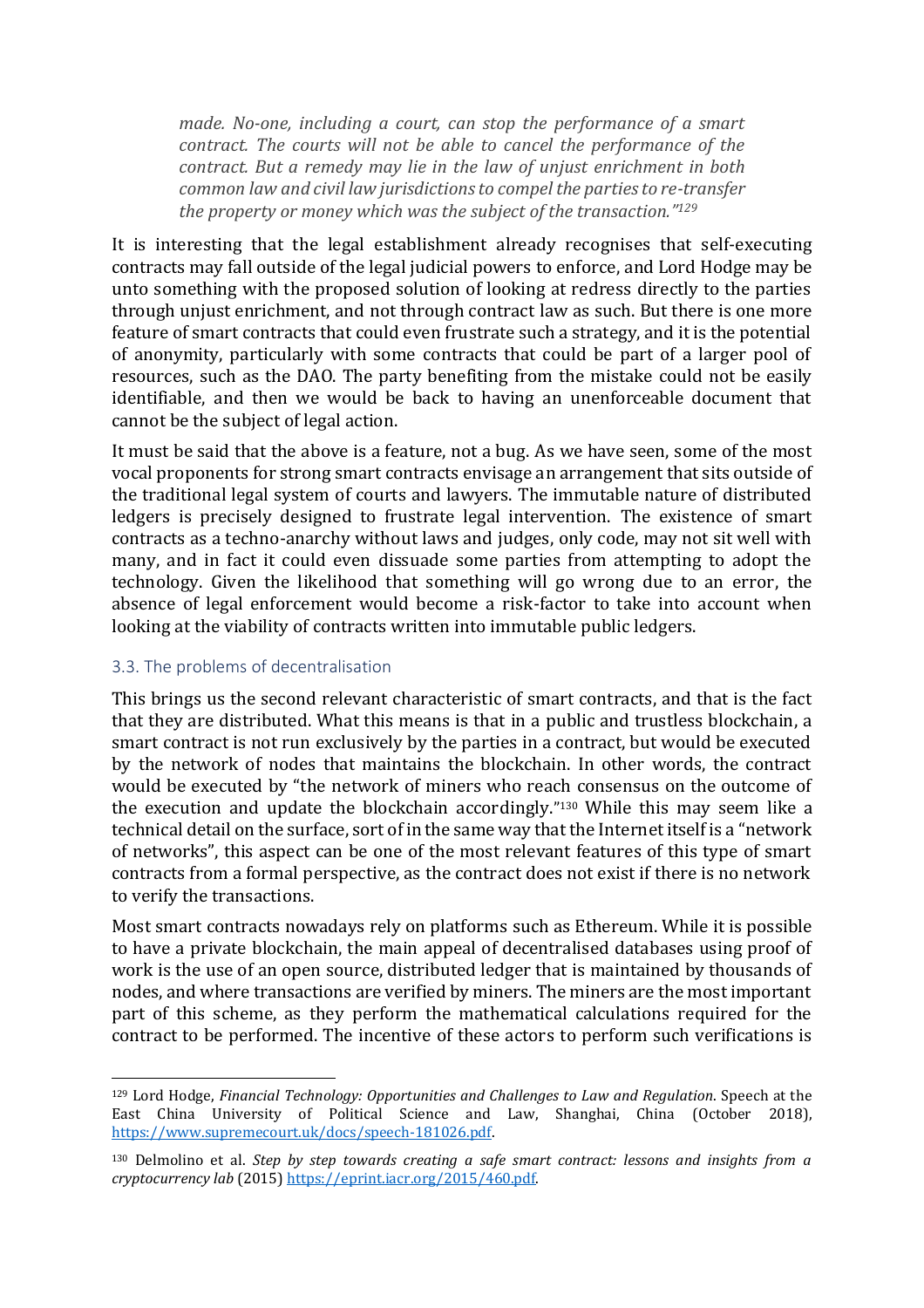that they are rewarded with a block after some time and resources have been spent, these miners are what make possible to run contracts in a distributed manner. In some sense, these miners are the ones that are executing and performing the contract. A smart contract platform consists of these miners, as well as the developer that released the code they are using to mine.<sup>131</sup>

This is one of the characteristics of blockchains that is touted as giving it reliance and security,<sup>132</sup> the network is distributed and therefore all participants verify the transactions through the mining for coins, and the permanent record of the transaction is shared publicly for all to see. In smart contracts, the ledger is both a record and verification, sort of like having thousands of notaries verifying a signature.

For the most part the system works as intended. Parties write a contract in code and publish it in a blockchain which is maintained by developers and miners. There is an ecosystem that does not rely on trust, all the parties are self-interested in maintaining the status quo, miners execute the calculations needed to verify the transactions because they get rewarded. Some systems may also offer transaction fees. The contracting parties can rely on those involved doing their iob.

But the fault in the system is the very reliance on these third parties, the permanent record cannot exist without the blockchain, and the blockchain cannot exist without the infrastructure of developers and miners, and these could become very important to the whole endeavour. As with a paper contract, there are usually at least two parties directly involved in a cryptographic smart contract, and under normal circumstances these would be the only parties to any conflict should one arise. But in automated contracts on a distributed ledger, there could be many other indirect participants, as blockchains are composed of a multiplicity of actors that have a relevant participation on its operation; this includes participants, developers, administrators, and gateways.<sup>133</sup>

So smart contracts are not only dependent on the two or more parties that have entered into an agreement, they also involve the software developer that produces the program, and it also involves thousands of miners around the world that perform the verifications required for the contract to run. The idea behind distributed applications and contracts is that all of these participants do not care about any one specific transaction, they run thousands of contracts at the same time. Miners operate independently, so they all get to verify the "history" as written in the blockchain together. These are not participant in any specific transaction, they just make the system work for everyone.

However, this works as long as the integrity of the blockchain remains intact. Proof of work is built in a way that makes it very difficult to change, but it is not completely impossible, the system relies on a majority of miners operating rationally to protect the integrity of the ledger. But what happens if a single entity managed to get enough computing power to re-write the blockchain? Then we get what is called a "51%

<sup>131</sup> See Nakamoto, supra note [44.](#page-7-1) 

<sup>132</sup> De Filippi and Wright, supra note [27](#page-5-1) at 79.

<sup>133</sup> Rauchs M and others, *Distributed Ledger Technology Systems: A Conceptual Framework* (2018), Cambridge University Judge Business School Report, [https://www.jbs.cam.ac.uk/faculty](https://www.jbs.cam.ac.uk/faculty-research/centres/alternative-finance/publications/distributed-ledger-technology-systems/#.W3HmKtJKiUk)[research/centres/alternative-finance/publications/distributed-ledger-technology](https://www.jbs.cam.ac.uk/faculty-research/centres/alternative-finance/publications/distributed-ledger-technology-systems/#.W3HmKtJKiUk)systems/#.W3HmKtIKiUk.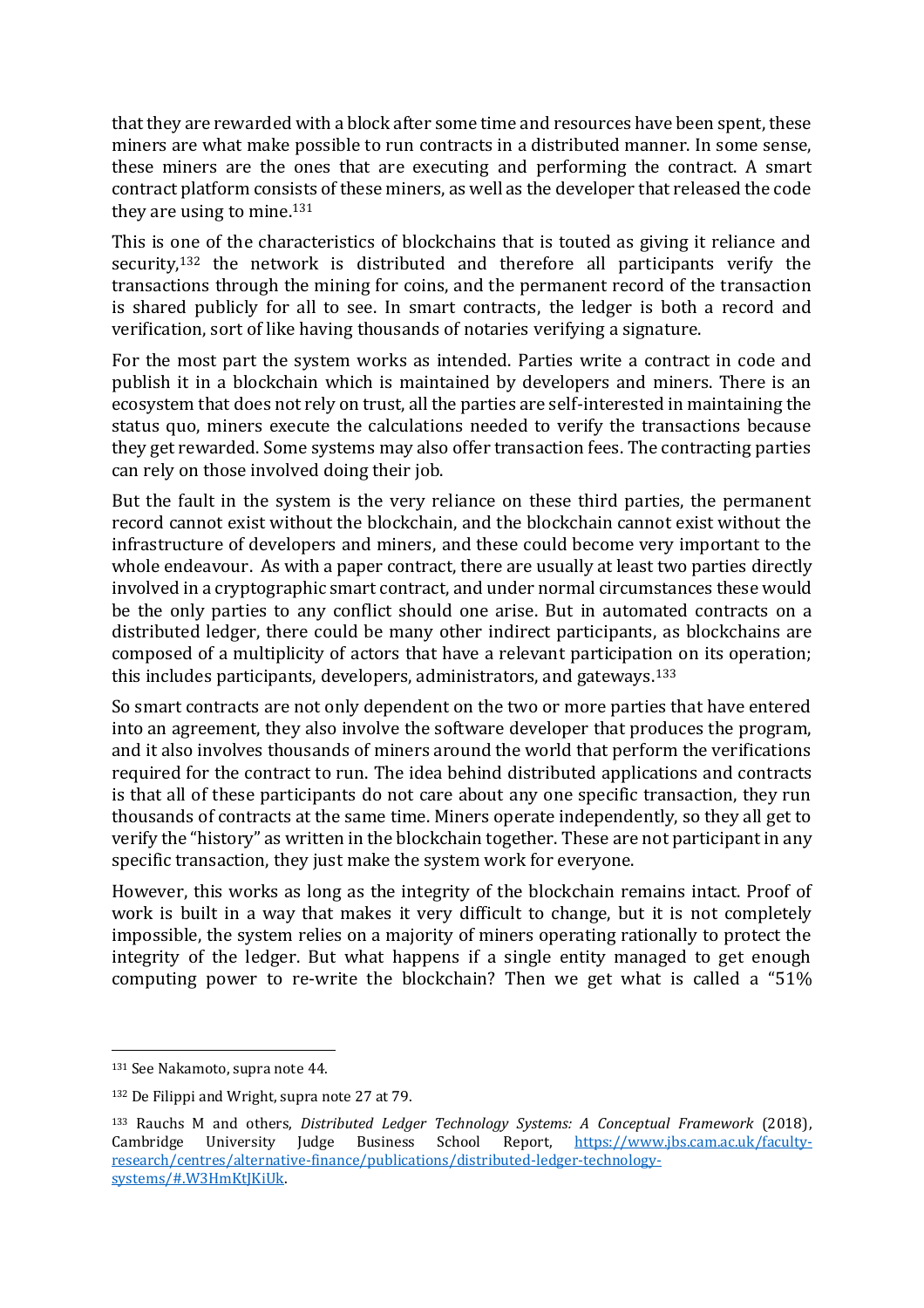attack", <sup>134</sup> one mining entity (or a multitude working in unison) gain control of more than half of the computing power dedicated to make calculations required to maintain the blockchain, they can re-write the blockchain, could change transactions, or even re-write contract code. This would mean that in theory, contracts could be changed at will with a sufficient level of technical resources spent to change the ledger.

This opens up several new of legal issues, most of which have gone unexplored for now. It is technically possible for miners to get together at some point and perform an attack on a specific contract. This is not fully hypothetical, it became a possibility in the past when a popular smart contract called FOMO32 started accumulating large amounts of money, and several developers discussed that it could be profitable for miners to get together and empty the contract's funds.<sup>135</sup> However, proof of work systems do not make it easy for such an attack to take place, for starters, the resources needed to mount a successful majority attack may be prohibitive. But while miners are competing with others for rewards, most cryptocurrencies are nowadays so difficult to mine that there is an incentive for collaboration in what is known as a mining pool, a collection of miners working together to maximise profits.<sup>136</sup> While the mining pools can consist of individuals, the cost of mining has meant that some sort of centralisation has been taking place, particularly involving Chinese entities, and nowadays most of the cryptocurrency mining is taking place in China.<sup>137</sup> Such centralisation makes it more likely that some sort of majority attack could take place on an entire infrastructure.

It is possible to calculate the amount of computing power needed to undertake an attack, and there are lists that cite the needed to successfully re-write the blockchain for specific coins. <sup>138</sup> At the time of writing, the cost in computing power of taking over the Bitcoin network for an hour is \$263,416 USD, and while expensive, it is by no means excessively onerous for a dedicated party. For comparison, attacking the Ethereum network would cost \$66,763 USD, and some coins such as Litecoin Cash can be taken over with just \$59 USD worth of computing power. One can make the argument is that one should pick only mature and popular cryptocurrencies to write a smart contract, future success is not assured, so one could write a smart contract using a blockchain that is supported by a popular network, only to see that support collapsing in the future. After all, mining is only sustainable if the miners are ensured to stay profitable, and sudden drops in prices<sup>139</sup>

<sup>134</sup> For more about this, see: Bae J and Lim H, 'Random Mining Group Selection to Prevent 51% Attacks on Bitcoin', *2018 48th Annual IEEE/IFIP International Conference on Dependable Systems and Networks Workshops (DSN-W)* (2018); and Harwick C, 'Cryptocurrency and the Problem of Intermediation' (2016) 20 The Independent Review 569.

<sup>135</sup> For a discussion of this eventuality, see: 'Millions of Dollars Are Being Sent to a Ponzi Like Ethereum Smart Contract Game That Might Never End (2018) *TrustNodes*, [https://www.trustnodes.com/2018/07/22/millions-dollars-sent-ponzi-like-ethereum-smart-contract](https://www.trustnodes.com/2018/07/22/millions-dollars-sent-ponzi-like-ethereum-smart-contract-game-might-never-end)[game-might-never-end.](https://www.trustnodes.com/2018/07/22/millions-dollars-sent-ponzi-like-ethereum-smart-contract-game-might-never-end) 

<sup>136</sup> Lewenberg Y and others, 'Bitcoin Mining Pools: A Cooperative Game Theoretic Analysis', *Proceedings of the 2015 International Conference on Autonomous Agents and Multiagent Systems* (International Foundation for Autonomous Agents and Multiagent Systems 2015).

<sup>137</sup> Kaiser B, Jurado M and Ledger A, 'The Looming Threat of China: An Analysis of Chinese Influence on Bitcoin' (2018) *arXiv* 1810.02466 [cs.CR] [https://arxiv.org/abs/1810.02466.](https://arxiv.org/abs/1810.02466)

<sup>138</sup> See for example[: https://www.crypto51.app/.](https://www.crypto51.app/)

 $139$  For example, at the time of writing Bitcoin has experienced a drop of 30% in value in just one week.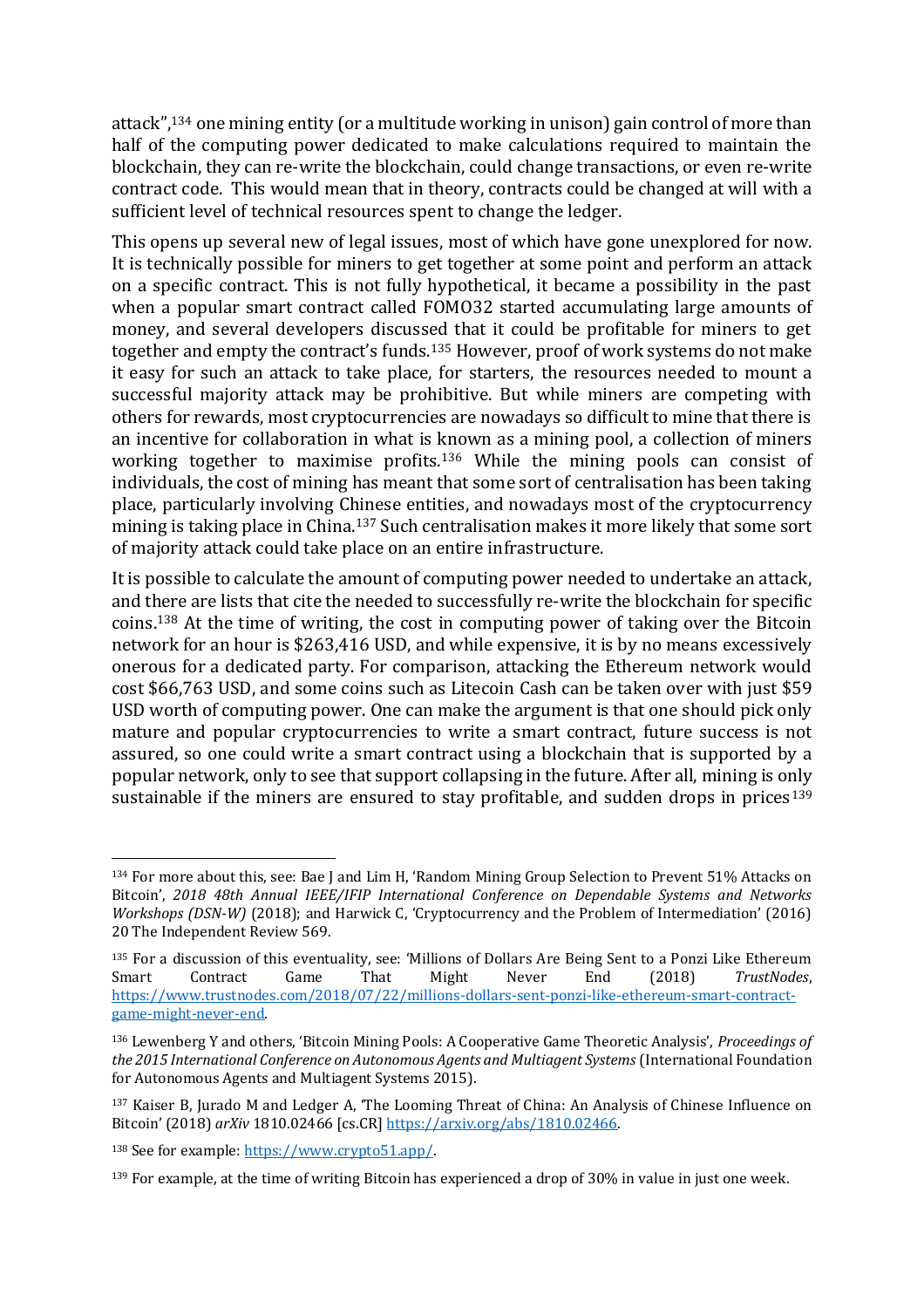could be translated into a fall in participating miners in the network, which also makes a majority attack more likely.

These concerns stopped being an eventuality in November 2018, when cryptocurrency Vertcoin was subjected to a successful 51% attack, with over 300 blocks being changed from the blockchain, resulting in changes that exceeded \$100,000 USD in value.<sup>140</sup> This specific attack is worrying because it was sustained, and it also involved multiple blocks, this means that attackers were able to wrestle control of the system for a sustained period of time, and also means that not only one block was attacked, but several.

But the most worrying development took place in early January 2019 when the aforementioned Ethereum Classic was subject to a massive 51% attack.<sup>141</sup> After the DAO fork, most of the Ethereum community migrated to the new version, but the original code and blockchain still remained usable, and the coin was still being traded in exchanges. However, when most people migrated, so did the miners, so the coin remained a prime target to a concerted attack, which successfully took place. The attackers conducted what is known as a "double-spend" attack, which is in fact a reversal of a transaction in which coins spent are given back to the assailant. This is normally not possible because the transactions cannot be changed, but if one has gained control of the network, it is possible to transmit a version of history in which the money is still in my wallet. It is calculated that in this occasion the perpetrators managed to conduct 15 double-spend transactions worth over \$1 million USD.<sup>142</sup>

There is evidence of other successful attacks against other smaller coins.<sup>143</sup> The problem is that once a platform becomes disused, or the price of the cryptocurrency used to support transactions decreases, then there is no incentive for miners to put resources into maintaining the integrity of the system. Contracts written into such a ledger would be liable to be changed. The result is that the much-vaunted immutability of smart contracts can only be assured as long as it is not worthwhile for a dedicated party to mount an attack. In the case of contracts involving large sums of money, this could be both viable and profitable for the attackers.

As stated above, there is growing concern that mining has become increasingly centralised, with large mining pools operating in coordinated fashion.<sup>144</sup> Moreover, a study of mining practices in some cryptocurrencies has found that some networks and developers have a more direct hand in mining practices, when it was discovered that popular currency Monero had been secretly mining its own coins in a coordinated manner, and they were spending about 50% of all of the computing power in the network

<sup>143</sup> BTG, XVG, and MONA.

 $\overline{a}$ 

<sup>144</sup> Sui D, Ricci S, and Pfeffer J, 'Are Miners Centralized? A Look into Mining Pools' (2018) *Consensys*, [https://media.consensys.net/are-miners-centralized-a-look-into-mining-pools-b594425411dc.](https://media.consensys.net/are-miners-centralized-a-look-into-mining-pools-b594425411dc) 

<sup>140</sup> Nesbitt M, 'Vertcoin (VTC) is currently being 51% attacked' (2018), *Coinmonks*, [https://medium.com/coinmonks/vertcoin-vtc-is-currently-being-51-attacked-53ab633c08a4.](https://medium.com/coinmonks/vertcoin-vtc-is-currently-being-51-attacked-53ab633c08a4) 

<sup>141</sup> De Silva M, 'Ethereum Classic is under attack' (2019) *Quartz*, [https://qz.com/1516994/ethereum](https://qz.com/1516994/ethereum-classic-got-hit-by-a-51-attack/)[classic-got-hit-by-a-51-attack/.](https://qz.com/1516994/ethereum-classic-got-hit-by-a-51-attack/) 

<sup>142</sup> Yap R, 'Ethereum Classic's 51 Percent Attack Highlights the Challenges of Proof-of-Work Coins' *CryptoSlate*, [https://cryptoslate.com/ethereum-classics-51-percent-attack-highlights-challenges-proof](https://cryptoslate.com/ethereum-classics-51-percent-attack-highlights-challenges-proof-work-coins/)[work-coins/.](https://cryptoslate.com/ethereum-classics-51-percent-attack-highlights-challenges-proof-work-coins/)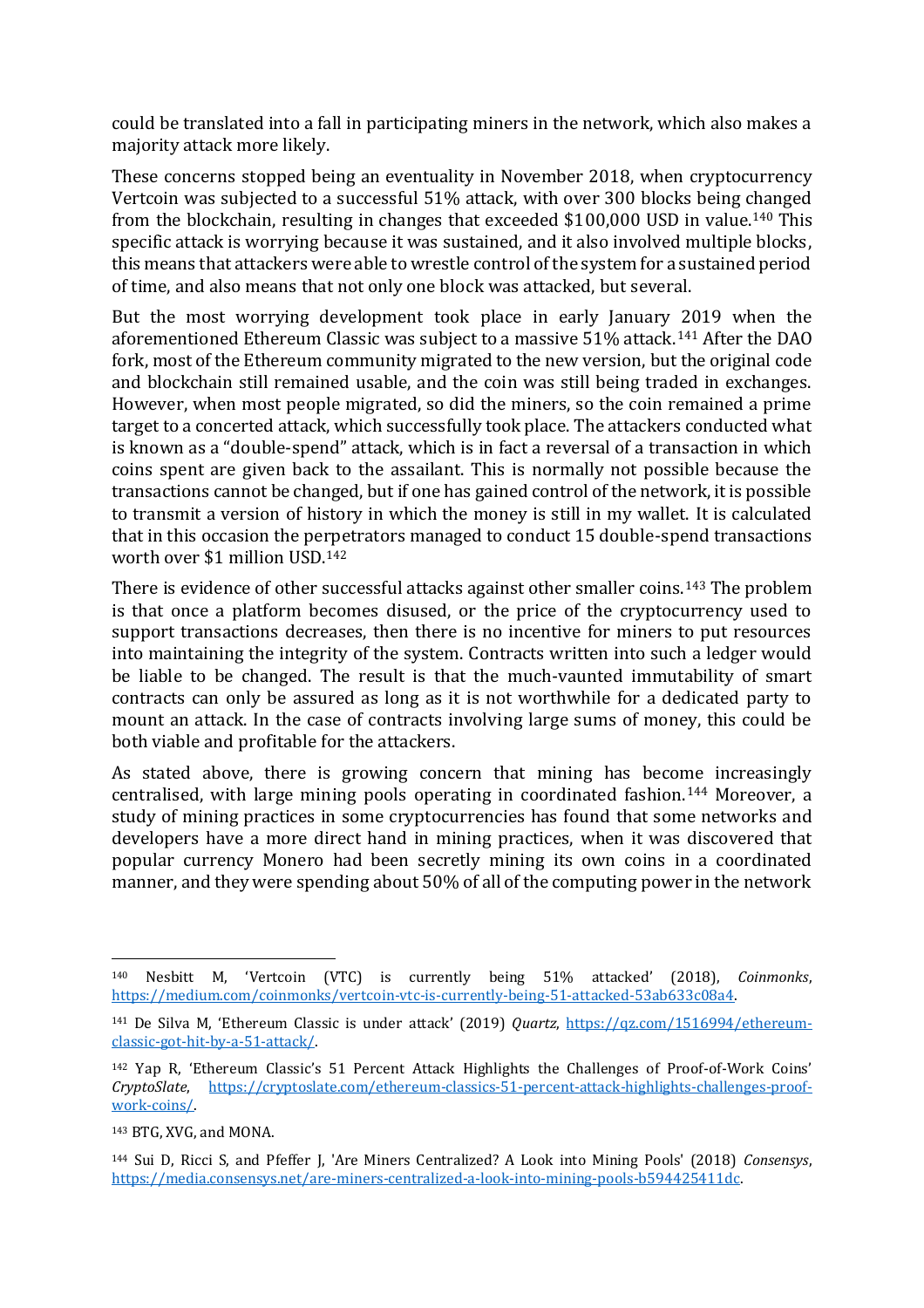at that time.<sup>145</sup> Obviously, this would mean that a smart contract written in these types of blockchains and using those coins as tokens could be vulnerable, and not immutable at all.

But miners are not the only parties involved, platforms rely on shared code, and a set of developers that allow the system to exist. To understand the relevance of the developers to smart contracts, we need to understand the governance structure of the code that sustains the contracts.

Take Ethereum, still the most popular smart contract platform. The Ethereum ecosystem consists of a number of developer tools, which include a programming language, an open source operating system to run ÐApps, the cryptocurrency Ether, and a blockchain. The platform was proposed in 2013 by developer Vitalik Buterin, and it came into existence in 2015 after using an ICO to crowdfund its development. The organisation as such started life as a company, and it is now a non-profit Foundation based in Switzerland. The Foundation's role is to "is to promote and support Ethereum platform",<sup>146</sup> and as such it has little or no technical role. Currently, the technical decision-making structure is based on the Ethereum Improvement Proposal (EIP-1), which is a governance system that makes decisions on standards and technical implementation, and it tries to gain consensus from the developer community.

The practical effect of this structure is that it is the community that makes decisions that are relevant to the platform used to run smart contracts. This is vital, because it is the resilience of the technology what makes many of the claims of the security and immutability of smart contracts possible. If changing the code that supported an agreement was easy, then contracting parties would be subject to the whims of a nameless and faceless developing community of coders.

This is precisely what happened with the DAO hack and its subsequent fork, a decision that could have wide-ranging consequences of how we think about smart contract platforms from a legal perspective. When the bug and subsequent Ether theft was uncovered, most developers seemed to agree that the best solution was to fork the platform code and retroactively re-write the blockchain to a stage where the vulnerability would not be possible. Buterin did not have the power to do this on his own, and needed the rough consensus of other developers to do it, but he advocated strongly for a fork to fix to the issue so that developers would be able to trust the system again.<sup>147</sup> But fixing a bug in this way, and re-writing the blockchain, is a highly controversial decision, one that was opposed by some other participants. For example, a developer wrote:

*"One solution is to roll-back the blockchain before the theft. Of course, that means screwing over everybody who made a transaction since then. You'd be screwing people out of \$1 million in order to compensate the theft of \$100 million. This is, of course, the type of corrupt thinking that gets us* 

<sup>145</sup> Vorick D, 'The State of Cryptocurrency Mining' (2018), *Sia Blog*, [https://blog.sia.tech/the-state-of](https://blog.sia.tech/the-state-of-cryptocurrency-mining-538004a37f9b)[cryptocurrency-mining-538004a37f9b.](https://blog.sia.tech/the-state-of-cryptocurrency-mining-538004a37f9b) 

<sup>146</sup> [https://www.ethereum.org/foundation.](https://www.ethereum.org/foundation) 

<sup>147</sup> Buterin V, 'CRITICAL UPDATE Re: DAO Vulnerability' (2016) Ethereum Blog, [https://blog.ethereum.org/2016/06/17/critical-update-re-dao-vulnerability/.](https://blog.ethereum.org/2016/06/17/critical-update-re-dao-vulnerability/)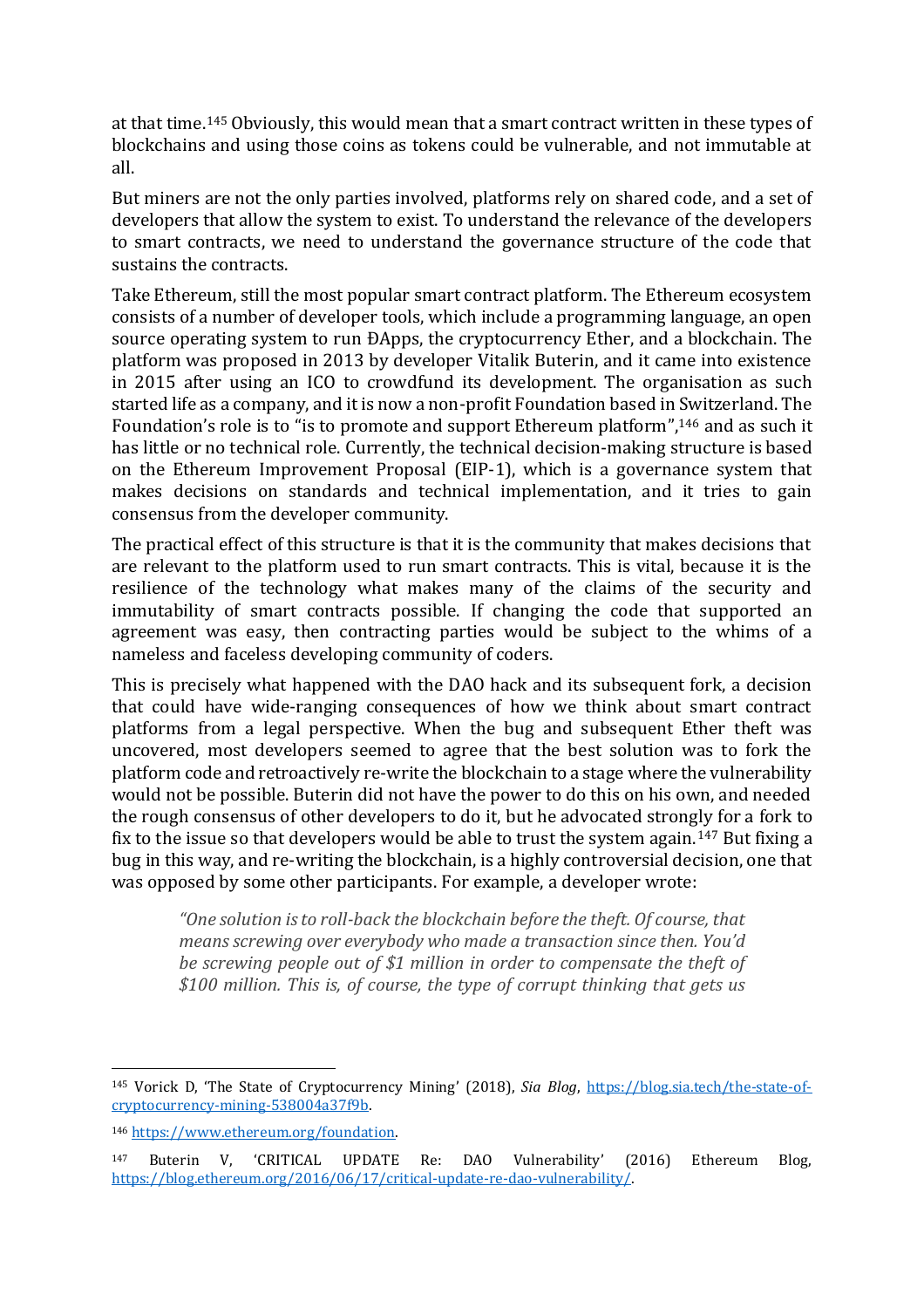*into banking failures in the real world, as we screw over everyone else in order to protect those banks who are too big to fail."<sup>148</sup>*

As it is evident from the above, and many other writings at the time,<sup>149</sup> the Ethereum development environment is filled with libertarians and crypto-anarchists that see such centralized decision-making as anathema to the very ethos of the blockchain. But more importantly, by getting together and making a decision to change the blockchain, the Ethereum developers opened the door for future legal recourse against platforms such as the Ethereum Foundation. If there is a bug in your code you can try to ask the developers to have it changed, as has been the case several times when smart contract bugs have been uncovered.<sup>150</sup> We need not think about smart contracts using the terms of contract law, but should rather think of them as a service where the legal remedies sought would be not against the party, but against the developers asking for a court-mandated fork to fix the blockchain.

While this notion started as a joke<sup>151</sup> in some developer circles, it has started to gain traction. Earlier this year, a class action suit was filed in New York<sup>152</sup> against the developers of the cryptocurrency NANO (XRB), where the plaintiffs requested a fork to recover \$170 million USD that had been stolen due to a hack to a cryptocurrency exchange in February 2018. In the complaint,<sup>153</sup> the plaintiffs argued that the developers of NANO had the ability to return the stolen funds by forking its blockchain in a manner that would re-allocate the stolen tokens to their original and lawful owners. The case was dismissed because the plaintiff abandoned it, so we never got to read a decision on the legal merits of asking for a court-mandated change to the blockchain. While the case does not involve smart contracts directly, it could give an indication of where parties involved in large contracts could try to tackle the potential unenforceable nature of smart contracts.

But even here most legal action could be futile. The developers working in cryptocurrency and smart contract development are often operating outside of a centralised structure using open source licensing and repositories. While there may be a central organisation such as the Ethereum Foundation, these tend to rely on an army of independent developers who contribute to the code. Even if we were to imagine a court issuing a mandated fork, or some change to try to fix an error in a smart contract, the developers could ignore it. Enforcement of such an order would be difficult, if not impossible.

The above has led some researchers to argue that software developers could be considerably more liable than it has been previously assumed. Walch claims that in the

l

<sup>148</sup> Graham, supra note [64.](#page-11-1)

<sup>149</sup> See for example a statement by the very hackers claiming that the exploit was not theft, as it was a bug in a smart contract[: https://pastebin.com/CcGUBgDG.](https://pastebin.com/CcGUBgDG)

<sup>150</sup> See for example this unsuccessful pull request on the Ethereum code to remove a bug from a smart contract[: https://github.com/ethereum/EIPs/issues/1030.](https://github.com/ethereum/EIPs/issues/1030)

<sup>151</sup> Developer Pierre Rochard commented that perhaps we should have a formal system involving lawyers and judges to adjudicate property rights on the blockchain through forks: https://twitter.com/pierre\_rochard/status/996322728973041665.

<sup>152</sup> Brola v. Nano et al (1:18-cv-02049), New York Eastern District Court.

<sup>153</sup> [https://www.morrisoncohen.com/siteFiles/files/2018\\_04\\_06%20-](https://www.morrisoncohen.com/siteFiles/files/2018_04_06%20-%20Brola%20v_%20Nano%20et%20al.pdf) [%20Brola%20v\\_%20Nano%20et%20al.pdf.](https://www.morrisoncohen.com/siteFiles/files/2018_04_06%20-%20Brola%20v_%20Nano%20et%20al.pdf)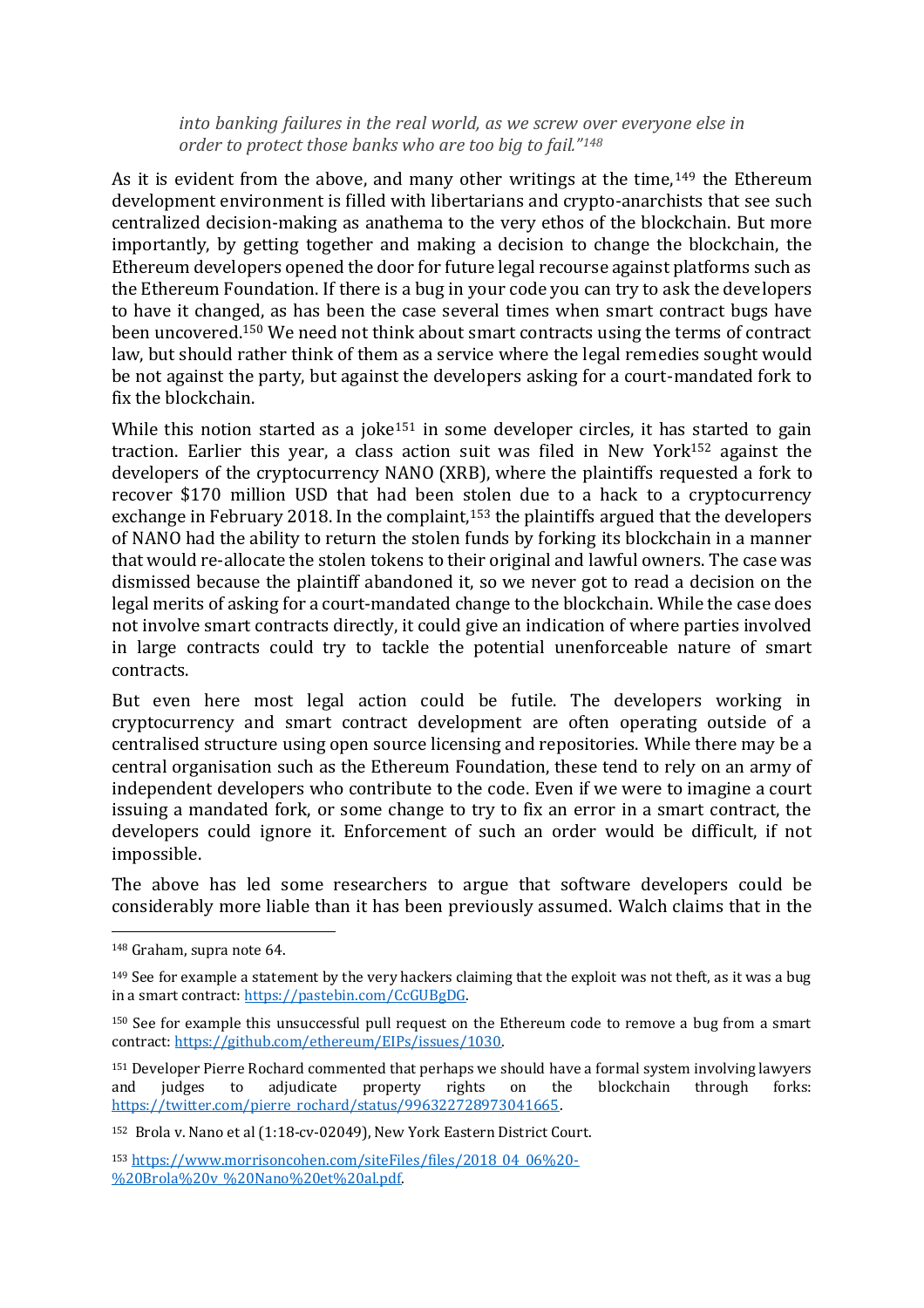context of cryptocurrencies, coders operate more like fiduciaries than anything else, and as such the trust that is given to them should open the organisation to being legally accountable as fiduciaries if they "fail to act with competence on behalf of those who rely on the blockchain".<sup>154</sup>

While the proposal of treating developers as fiduciaries is interesting, what is more likely to happen is that plaintiffs and courts will use a range of legal options that could be deployed against platforms.

Once we recognise that there are intermediaries that could be capable of making changes to a blockchain to change the terms of a smart contract, then anything that could be used to compel those intermediaries can and will be used. It could be a question of the law of equity, trusts, negligence, unjust enrichment, and maybe even intellectual property. What matters is that a party that feels they are bound by an erroneous and/or fraudulent smart contract, they will not seek redress against the other party, but rather will try to compel the platforms as active intermediaries. Already regulators are looking<sup>155</sup> at intermediaries as the true actors in this space, so perhaps this will offer us an indication of where most enforcement will take place. However, the decentralised nature of the development environment would probably continue to frustrate users.

This could not only stop with the software developers, but could be extended to those with real control, namely the miners. A future where a court orders a mining pool to make changes to a contract would also be a possibility, particularly in situations where it has been demonstrated that the developers have exercised majority control over the mining resources, such as those discussed earlier.

Interestingly, we could be entering an era in which the limitation of liability of intermediaries that was experienced during the early years of the Internet<sup>156</sup> could be tested again in court, but this time the defending intermediaries would be software developers, cryptocurrency miners, and blockchain platform maintainers.

The general idea is that the intermediaries are not liable because they just facilitate the infrastructure that can be used to run the system, much like telecommunications companies are not liable for fraud that is committed using a telephone, this is responding to what is called Szabo's Law,<sup>157</sup> which postulates that developers should not "implement changes to the blockchain protocol unless the changes are required for the purpose of technical maintenance." This is because making any proactive decisions could open platforms to legal liability. For the most part, this theory has held, even with a few

<sup>154</sup> Walch A, 'In Code(rs) We Trust: Software Developers as Fiduciaries in Public Blockchains', In Dimitropoulos G and others, *The Blockchain Revolution: Legal & Policy Challenges* (Oxford University Press 2018).

<sup>155</sup> Del Castillo M, 'SEC Cyber Chief Puts A New Type Of Cryptocurrency Exchange On Notice' (2018) *Forbes* [https://bit.ly/2Du2p2l.](https://bit.ly/2Du2p2l)

<sup>156</sup> This topic falls outside of the remit of this article. For more on this subject, see: Mac Síthigh D, 'The Fragmentation of Intermediary Liability in the UK' (2013) 8 *Journal of Intellectual Property Law & Practice* 521.

<sup>157</sup> Zamfir V, ' Against Szabo's Law, For A New Crypto Legal System', (2019) *Crypto Law Review*, [https://medium.com/cryptolawreview/against-szabos-law-for-a-new-crypto-legal-system](https://medium.com/cryptolawreview/against-szabos-law-for-a-new-crypto-legal-system-d00d0f3d3827)[d00d0f3d3827.](https://medium.com/cryptolawreview/against-szabos-law-for-a-new-crypto-legal-system-d00d0f3d3827)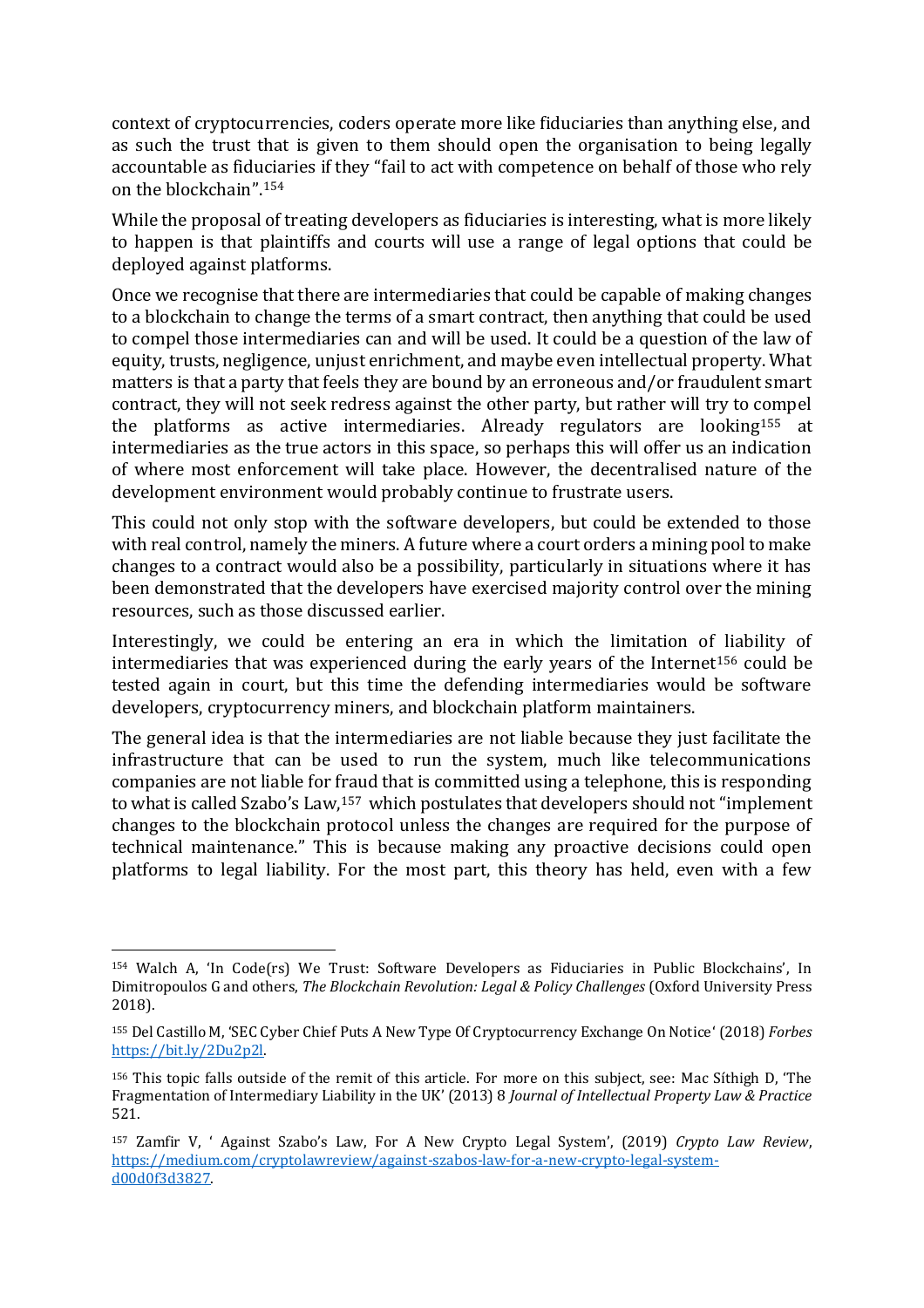regulators claiming that they view platforms as mere conduits.<sup>158</sup> In theory developers are not involved in the contracts themselves, and the system runs like the self-executing code as intended. However, the more we learn about the practicalities of the implementation, the more it becomes evident that the system relies entirely on these intermediaries.<sup>159</sup>

Both developer-led forks, and 51% attacks give us enough ammunition to think that the law governing smart contracts is not contract law, but rather anything that covers liability by intermediaries.

Therefore, smart contracts are not contracts, but they are to be treated just as any other piece of software, there may be some contract law involved in the shape of licences and such, but they should be seen as a service, with all of the legal implications that it entails.

#### 4. Conclusion: Code is not law

In his seminal (and often misunderstood) work *Code: The Laws of Cyberspace*, Lawrence Lessig wrote:

*"[Code] will present the greatest threat to both liberal and libertarian ideals, as well as their greatest promise. We can build, or architect, or code cyberspace to protect values that we believe are fundamental. Or we can build, or architect, or code cyberspace to allow those values to disappear. There is no middle ground. There is no choice that does not include some kind of building. Code is never found; it is only ever made, and only ever made by us."<sup>160</sup>*

Lessig was talking specifically about the difficulties of regulating cyberspace, and he argued that the "invisible hand of cyberspace" was shaping a new regulatory solution in the architecture of the Internet that could be used to regulate the space. This is where the famous maxim of "Code is Law" comes from.

Interestingly, this has recently been taken over as the rallying cry of smart contract enthusiasts, completely subverting the true regulatory meaning of the phrase, and it has morphed into a techno-libertarian article of faith. They tend to consider the words to mean that code can be used to replace law, and the smart contract will be the foundational tool of a revolution that will end in the replacement of traditional contracts and private law with a "digital private law" enforced by code,<sup>161</sup> and even going as far as changing the famous "pathetic dot" chart to change the dot with a smart contract in the middle.<sup>162</sup>

While some see smart contracts as the end of lawyers, the practical implementation of smart contracts proves that perhaps such statements are still premature. If anything, the

<sup>158</sup> Nathan D and Pesok J, 'A Foreboding View of Smart Contract Developer Liability' (2017*) Lexology Blog*, [https://www.lexology.com/library/detail.aspx.](https://www.lexology.com/library/detail.aspx) 

<sup>159</sup> Zetzsche DA, Buckley RP and Arner DW, 'The Distributed Liability of Distributed Ledgers: Legal Risks of Blockchain' (2018) 2018 *University of Illinois Law Review* 1361.

<sup>160</sup> Lessig L, *Code Version 2.0* (2nd ed, Basic Books 2006), p.6.

<sup>161</sup> Szabo N, 'Towards a digital and private common law' (2007) *Unenumerated Blog*, [https://unenumerated.blogspot.com/2007/05/towards-digital-and-private-common-law.html.](https://unenumerated.blogspot.com/2007/05/towards-digital-and-private-common-law.html)

<sup>162</sup> Glatz F, 'What are Smart Contracts?'(2014) *Medium*[, https://medium.com/@heckerhut/whats-a-smart](https://medium.com/@heckerhut/whats-a-smart-contract-in-search-of-a-consensus-c268c830a8ad)[contract-in-search-of-a-consensus-c268c830a8ad.](https://medium.com/@heckerhut/whats-a-smart-contract-in-search-of-a-consensus-c268c830a8ad)